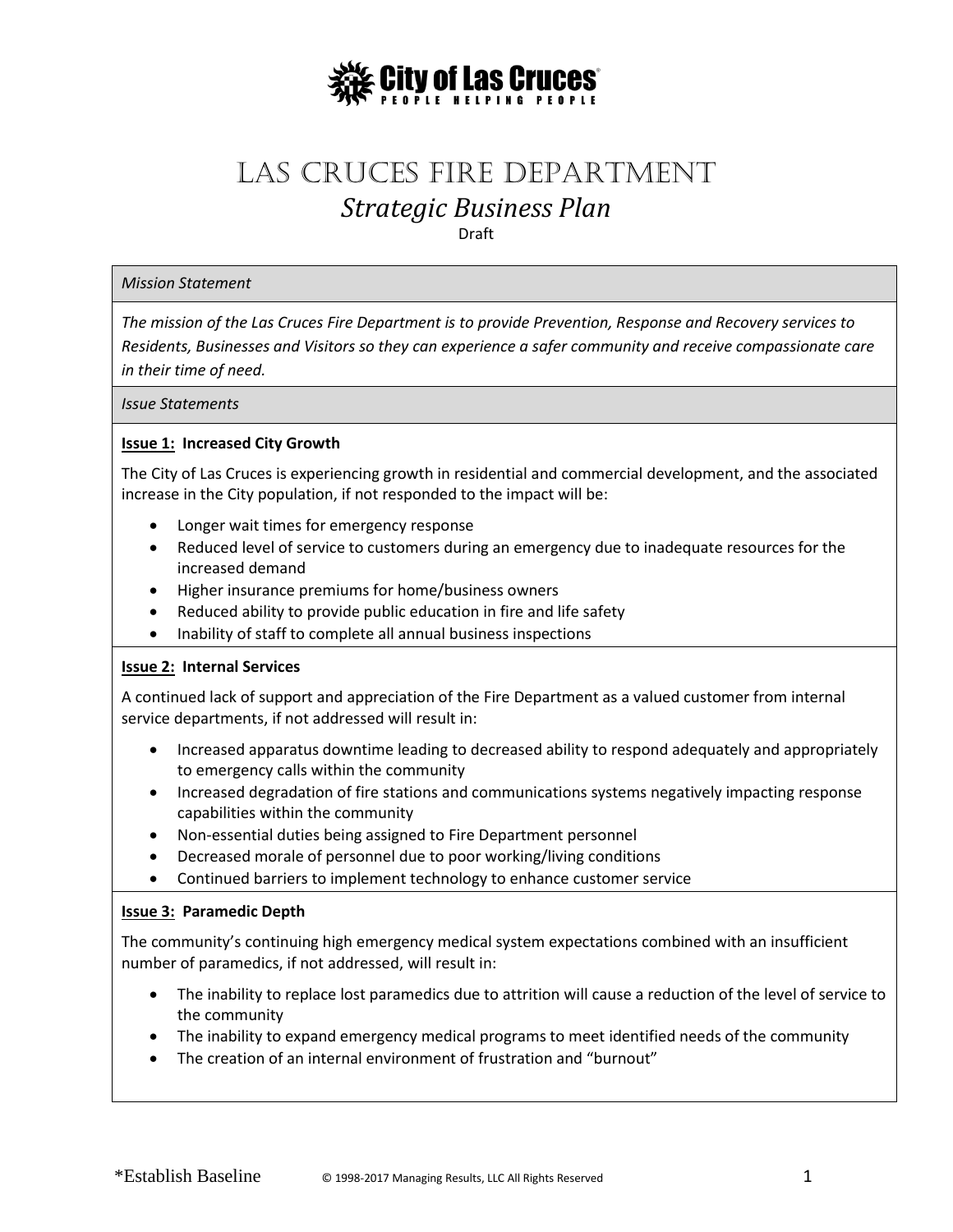# **Issue 4: Recruitment Diversity and Professional Development**

The continuing challenge to recruit, hire, retain and promote a diverse workforce, if not addressed will result in:

- A workforce that does not represent the community
- Public/internal concern
- Reduced trust in the department by the community
- Diminished ability for Fire Department staff to meet the community's evolving needs

## **Issue 5: Health and Wellness for Firefighters**

The rapidly increasing rate of cancers and stress related health complications, along with the ongoing incidence of cardiovascular disease among fire service personnel, if not addressed will result in:

- Premature disability/death with long-term impacts to the individual and their families
- Decline of emotional/physical/psychological capacity of the individual to perform their duties
- Loss of employment/income and increased absenteeism of workforce
- Unmanageable health care costs and increased workers' compensation claims
- Negative perception of the department's commitment to employees' well-being and overall decline in morale

# **Issue 6: County and City Relationship**

The continued lack of resources provided by the contracted ambulance service and Mesilla Valley Regional Dispatch Authority if not addressed will result in:

- Increase in the number of mutual aid responses into Dona Ana County
- Increase in the number of incidents when Las Cruces Fire Department personnel and equipment to transport patients to local hospitals
- Inconsistent dispatch procedures
- Inadequate level of response by contracted ambulance service to city residents
- Reduced availability of Las Cruces Fire Department personnel and equipment to emergency calls within the city
- Continued inappropriate dispatch of Las Cruces Fire Department personnel and equipment to emergency calls

#### **Issue 7: Increased Demand on 911**

The increased use of the 911 system driven by the increase in population growth and the inability to access health care, if not addressed will result in:

- Community members needing transport by ambulance will need to wait longer for one to arrive
- Fire department staffing and resources will not be able to meet increasing 911 demands from the community
- An overloaded 911 dispatch center will cause increased wait times for 911 callers and a decrease in the ability to dispatch appropriate units
- Reduced ability to perform non-emergency fire department functions such as: community outreach, public education and fire prevention services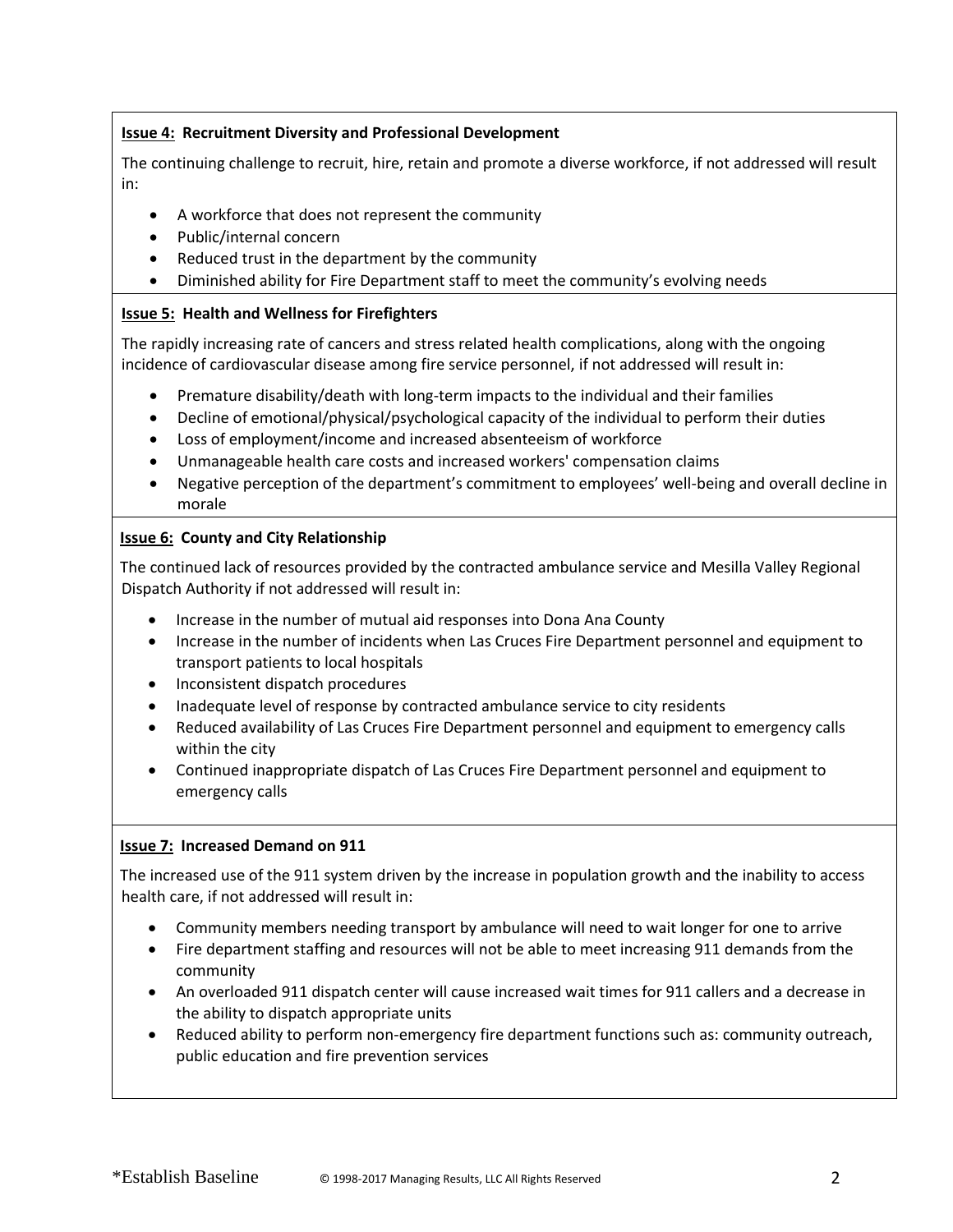# **Issue 8: Mental Health Issues**

A rapid increase of mental/behavioral health care needs in the community, combined with the lack of appropriate treatment available for behavioral health emergencies, if not addressed will lead to:

- Increased use of the 911 system by community members needing behavioral health care with no other means of access to such care
- Increased demand on fire department resources to provide emergency behavioral health care response, which the fire department is not appropriately trained for
- Increased use of hospital emergency room facilities for behavioral health patients
- Persons with behavioral health issues continuing to receive ineffective care

#### **Issue 9: EMS Contract**

The continued lack of authority regarding the emergency medical services transport contract for the City of Las Cruces, and the increasing costs of emergency medical services delivery, if not addressed will result in:

- Increased wait times for transport to the hospital for residents and visitors of the city
- Decreased quality of care for emergency medical calls
- Increased morbidity/mortality for residents and visitors of the city
- Decreased capacity to respond to other emergencies
- Disincentives for retirees and business to locate in Las Cruces

#### **Issue 10: Performance and Succession**

The increasing community expectation around the department's need to collect, report and analyze public safety information combined with the absence of a comprehensive succession plan, if not addressed will result in:

- Missed opportunities to obtain grant funding
- Misinterpretation of public safety data
- Inefficient use of personnel and equipment
- Fewer opportunities for staff professional development
- Less prepared internal candidates for future department roles
- The department will be less prepared to use performance information to make operational decisions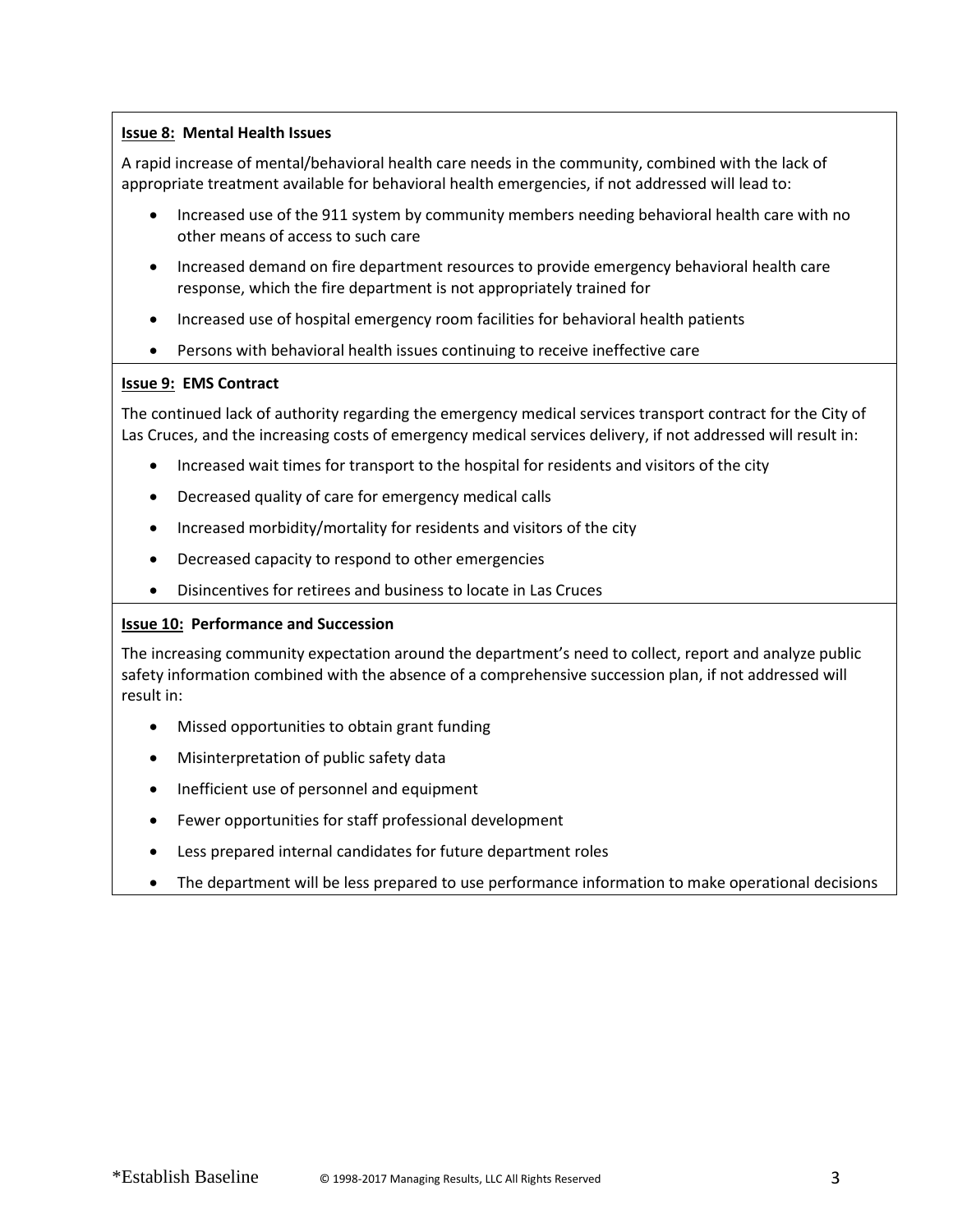#### *Strategic Results*

# **Strategic Result 1**

As the City population continues to grow and residential and commercial areas are developed, the Las Cruces Fire Department's high level of service delivery and performance for the community will be maintained as evidenced by:

- By December 31, 2019, 50% of all occupants residing in an assisted living facility in Las Cruces will receive Fire & Life Safety Education\*(COMMUNITY ENGAGEMENT)
- By December 31, 2019, 90% of paramedic-required medical calls, a paramedic will arrive on the scene within 9 minutes from dispatch\* (EMERGENCY MEDICAL RESPONSE)
- By December 31, 2019, 90% of all emergency fire calls the first due unit shall arrive on the scene within 7 minutes from dispatch (FIRE RESPONSE)
- By December 31, 2019, In commercial structures inspected by LCFD that experience a fire, the fire will be confined to the area of origin 90% of the time\* (PREVENTION)
- By 2020, 90% of all LCFD inspected structures will not have a fire within the first year following inspection\* (PREVENTION)
- By 2020, 75% of all 2<sup>nd</sup> and 3<sup>rd</sup> graders in the Las Cruces Public Schools will receive Fire Safety Education\* (COMMUNITY ENGAGEMENT)
- By 2020, annual dollar loss due to structure fires will be \$600,000 or less (PREVENTION)
- By December 2021, Replace and relocate Fire Station 3 to include staffing, fleet and equipment (CHIEF'S EXECUTIVE OFFICE)
- By 2021, Mesilla Valley Dispatch Authority dispatch times will be 90 seconds or less for 90% of all emergent calls\* (CHIEF'S EXECUTIVE OFFICE)
- By 2021, there will be no deaths attributable to structure fires (PREVENTION)
- By December 2022, Build Fire Station 9 in the Del Rey Blvd/Engler area to include staffing, fleet and equipment (CHIEF'S EXECUTIVE OFFICE)

# Aligned with Issue Statements 1,6,7

# **Strategic Result 2**

The Las Cruces community will experience a diverse, highly capable, healthy and effective fire department workforce, as evidenced by:

- By 2019, all department employees will know what is expected of them and how they align and contribute to the goals of the Department as evidenced by their annual work plans and performance conversations being aligned with the Department Strategic Business Plan (TRAINING & PROFESSIONAL DEVELOPMENT)
- By June 2019, there will be a peer support group in place (WELLNESS)
- By 2020, we will have a comprehensive cancer and health screening program (WELLNESS)
- By 2020, we will have a 30% reduction in lost-time due to injuries/illness\* (WELLNESS)
- By 2020, there will be a succession plan to provide qualified personnel to fill programs and ranks (TRAINING & PROFESSIONAL DEVELOPMENT)
- By 2023, 10% of the workforce will be female\* (CHIEF'S EXECUTIVE OFFICE)
- By 2023, the Las Cruces Fire Department will better reflect the diversity of the community (CHIEF'S EXECUTIVE OFFICE)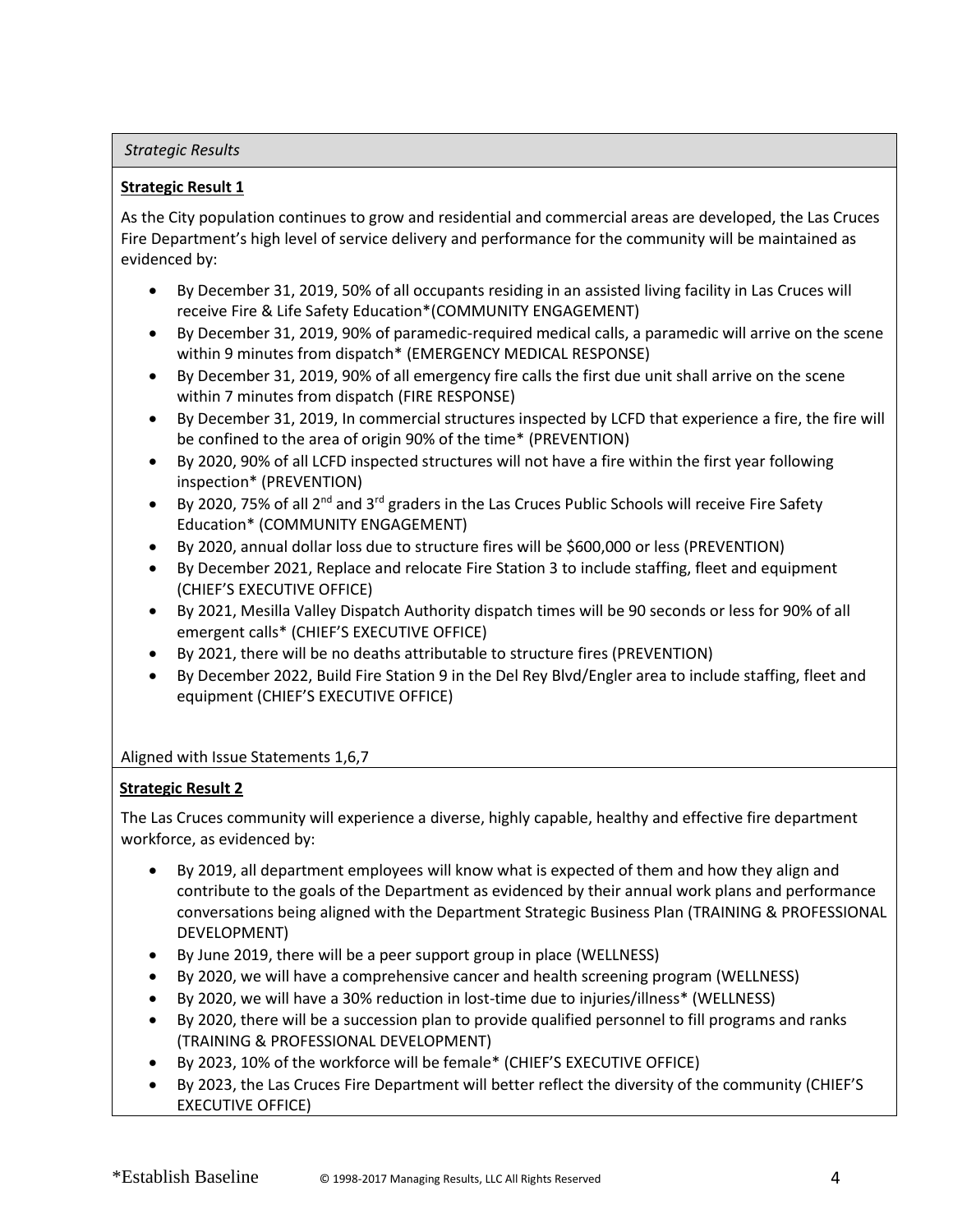• By 2023, 25% of the workforce will hold associates degree or higher\* (TRAINING & PROFESSIONAL DEVELOPMENT)

Aligned with Issue Statements 3,4,5,10

# **Strategic Result 3**

All residents and visitors to the City of Las Cruces will experience a level of emergency medical care and transport that is customer focused, timely, and appropriate as evidenced by:

- By December 31, 2019, 90% of all emergency calls within the City of Las Cruces that requires transport services will have an ambulance arrive within 9 minutes from dispatch\* (EMERGENCY MEDICAL RESPONSE)
- By December 31, 2019, the City of Las Cruces will obtain a transport certificate for emergency medical services (CHIEF'S EXECUTIVE OFFICE)
- By December 31, 2019, patients will receive paramedic level care on 90% of emergency service medical calls when paramedic level treatment is required (EMERGENCY MEDICAL RESPONSE)
- By 2021, the City of Las Cruces will control the terms of transport within the incorporated city limits (CHIEF'S EXECUTIVE OFFICE)

Aligned with Issue Statements 1,3,6,7,8,9

# **Strategic Result 4**

Las Cruces Fire Department in collaboration with the City of Las Cruces internal service departments will establish performance standards as follows:

- By 2019, 75% of City of Las Cruces departments and agency partners will say they have a positive collaborative relationship with Fire Department that assists them in furthering their mission\* (CHIEF'S EXECUTIVE OFFICE)
- By June 2019, develop a comprehensive plan to establish timelines for facility preventative maintenance, repairs and approved capital improvement projects (OPERATIONAL SUPPORT)
- By June 2019, develop a comprehensive plan with Fleet Services to establish minimum training requirements for technicians, timelines for preventative maintenance and major repair and replacement schedule for Fire Department vehicles (OPERATIONAL SUPPORT)
- By June 2019, develop a comprehensive procedure with timelines to evaluate new technologies that may enhance internal or external customer service (OPERATIONAL SUPPORT)
- By June 2019, develop a comprehensive plan for the purchase and deployment of new computers and radio systems (OPERATIONAL SUPPORT)
- By June 2019, develop a comprehensive plan to reallocate workflow processes to appropriate sections within Finance Department (OPERATIONAL SUPPORT)
- By June 2019, establish standard financial reports to be utilized for reporting (CHIEF'S EXECUTIVE OFFICE)
- By 2020, 80% of Board/Commission members will report that they receive the information they need to make informed decisions\* (CHIEF'S EXECUTIVE OFFICE)
- By 2022, have certified technicians (Emergency Vehicle Technicians) working on emergency vehicles (OPERATIONAL SUPPORT)
- By 2022, 90% of timelines established in facilities plan are being met\* (OPERATIONAL SUPPORT)
- By 2022, 90% of timelines for vehicle maintenance and major repairs are being met\* (OPERATIONAL SUPPORT)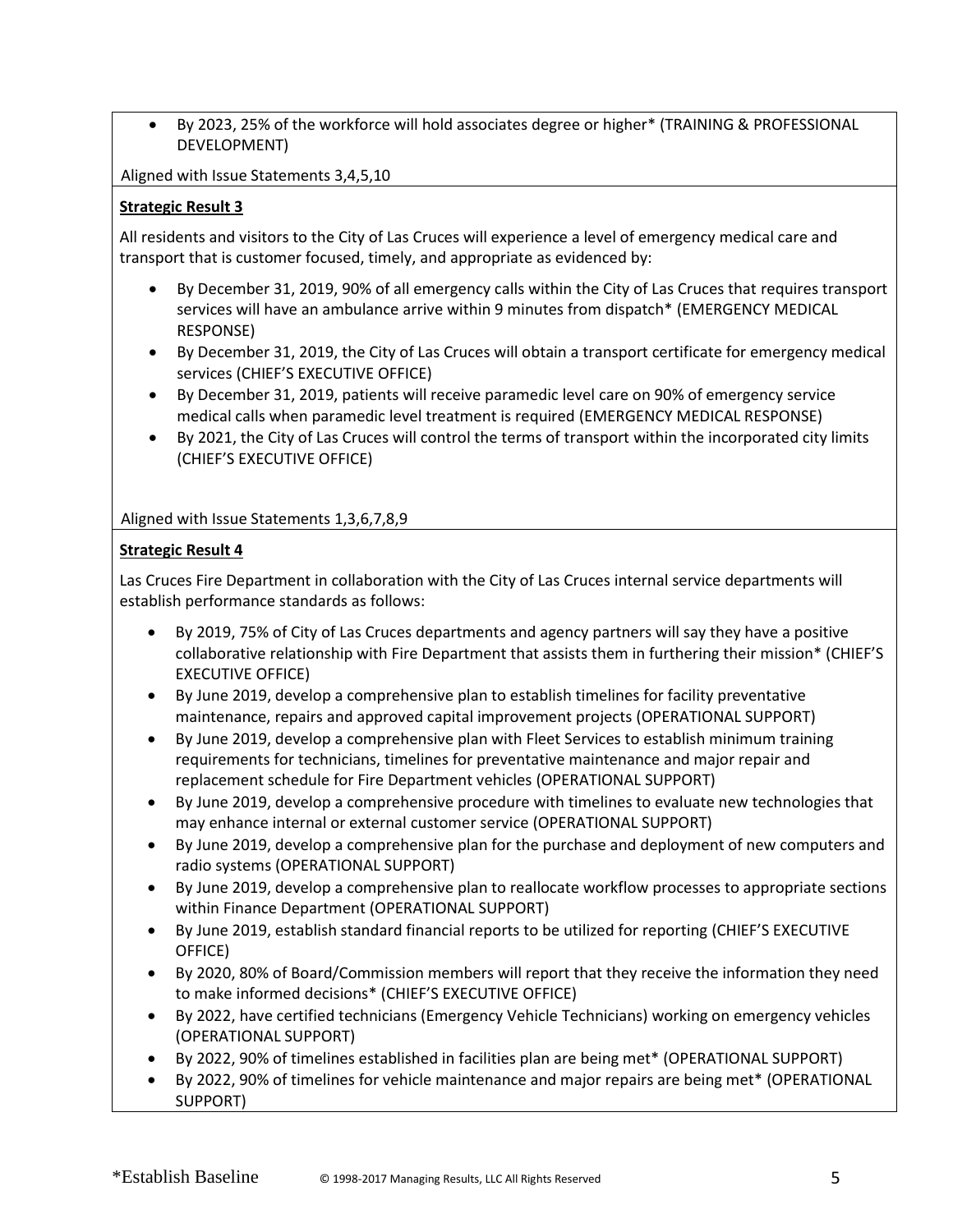- By 2022, 90% of timelines to evaluate new technology are being met\* (OPERATIONAL SUPPORT)
- By 2022, 90% of time new computers and radio systems are purchased and deployed within established timelines\* (OPERATIONAL SUPPORT)

Aligned with Issue Statements 2

# **Strategic Result 5**

City Residents will have an increased access to health and social resources, as evidenced by:

- By December 2018, Las Cruces Fire Department will have an established mobile integrated healthcare program (MOBILE INTEGRATED HEALTHCARE)
- By December 31, 2018, Las Cruces Fire Department will have a Community Engagement Representative that will provide public education, life safety and emergency preparedness (COMMUNITY ENGAGEMENT)
- By 2020, Las Cruces Fire Department will partner with local behavioral and social resources to provide mobile behavioral crisis response to the residents of Las Cruces (MOBILE INTEGRATED HEALTHCARE)
- By 2022, Las Cruces Fire Department will have an established Community Paramedic program, partnered with local healthcare resources to provide alternative treatment to residents with chronic health conditions (MOBILE INTEGRATED HEALTHCARE)
- By 2022, The City of Las Cruces will experience a 50% rate in bystander initiated CPR\* (EMERGENCY MEDICAL RESPONSE)

Aligned with Issue Statements 1,7,8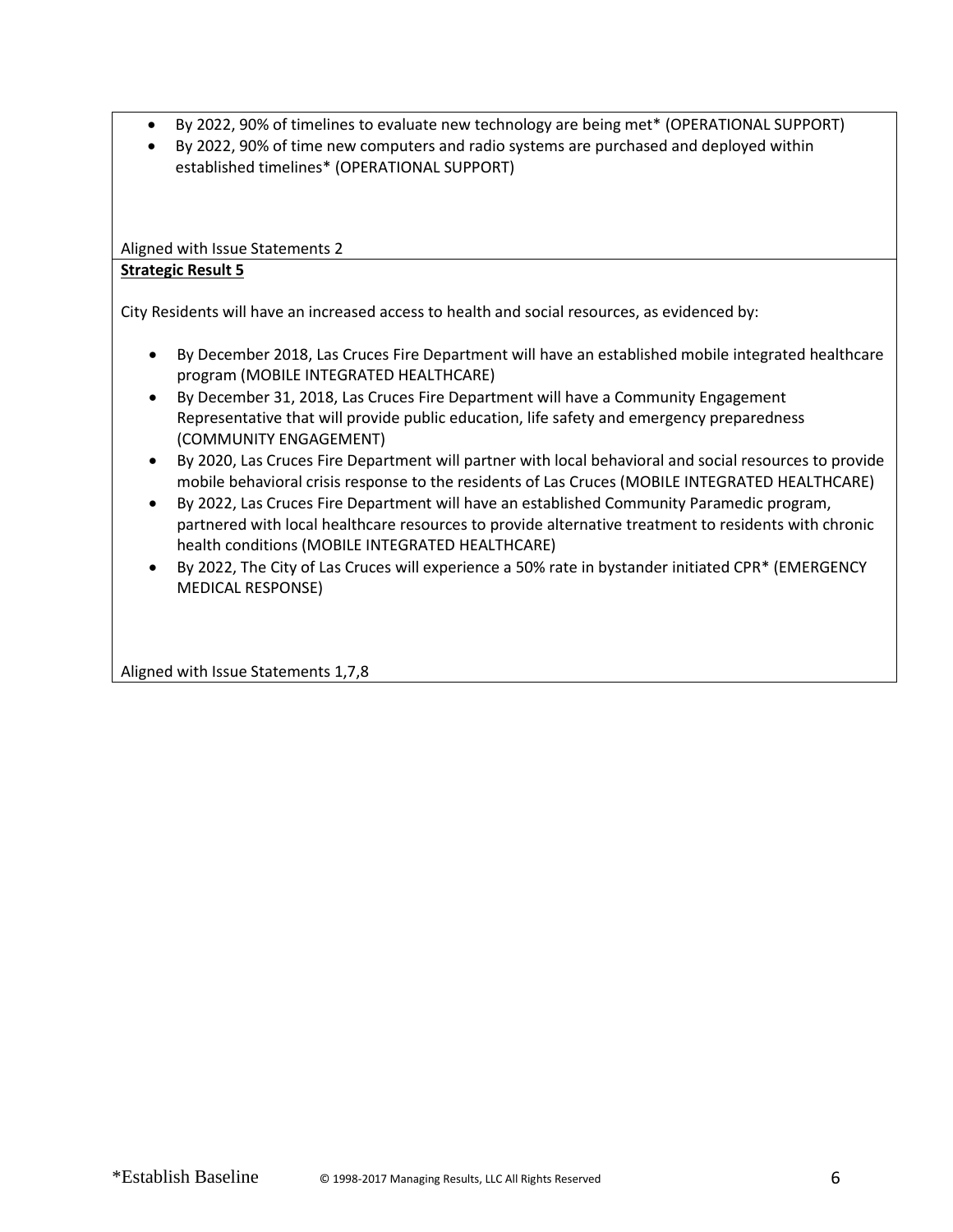# *Department Organization*

# *1. Administrative Line of Business*

- Program: Chief's Executive Office
- Program: Operational Support

# *2. Community Engagement Line of Business*

- Program: Fire Prevention and Risk Reduction
- Program: Mobile Integrated Healthcare
- Program: Community Engagement

# *3. Support and Education Line of Business*

- Program: Fire Department Wellness and Safety
- Program: Training and Professional Development

## *4. Emergency Response Line of Business*

- Program: Fire Response
- Program: Emergency Medical Response
- Program: Airport Safety Emergency Response
- Program: HazMat Response
- Program: Technical Rescue Response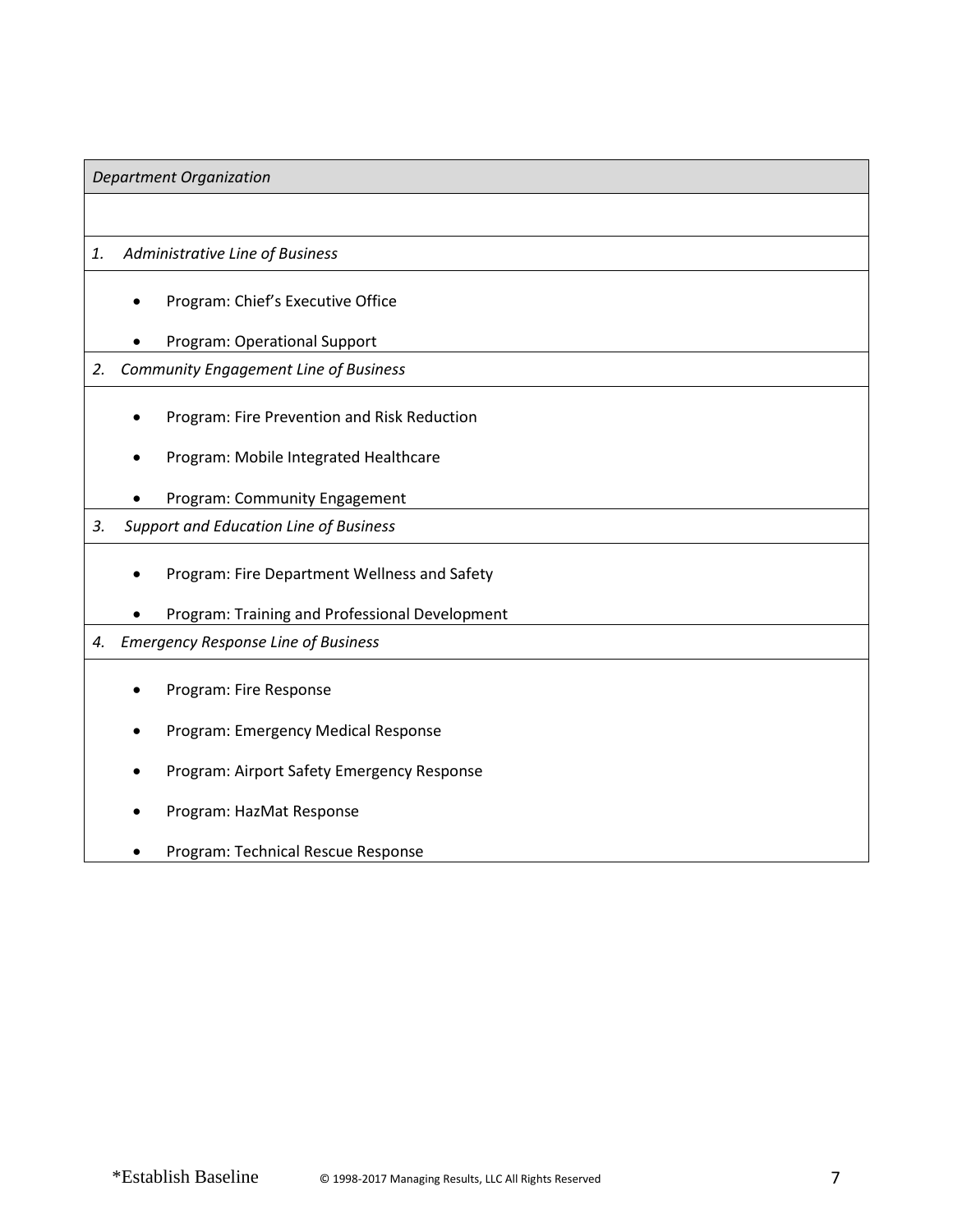| Lines of Business & Key Results               |                                                                                                                                                                                                                                                                                                                                                                    |
|-----------------------------------------------|--------------------------------------------------------------------------------------------------------------------------------------------------------------------------------------------------------------------------------------------------------------------------------------------------------------------------------------------------------------------|
|                                               |                                                                                                                                                                                                                                                                                                                                                                    |
| Administrative Line of Business               |                                                                                                                                                                                                                                                                                                                                                                    |
| Purpose<br>Statement                          | The purpose of the Administrative Line of Business is to provide coordination,<br>management and logistical support services to Las Cruces Fire Department members<br>and other City of Las Cruces departments so they can work in a safe and livable<br>environment and have what they need to efficiently meet the needs of the greater<br>Las Cruces community. |
| Key<br>Results                                | By June 2019, working with Facilities, Fleet and Information Technology to<br>$\bullet$<br>develop comprehensive plans which will improve the level of services<br>provided<br>90% of Las Cruces Fire Department strategic results achieved*                                                                                                                       |
| <b>Community Engagement Line of Business</b>  |                                                                                                                                                                                                                                                                                                                                                                    |
| Purpose<br>Statement                          | The purpose of the Community Engagement Line of Business is to provide education<br>and prevention services to the greater Las Cruces community so they can have a<br>reduced risk of experiencing a fire or medical emergency.                                                                                                                                    |
| Key<br>Results                                | By 2022, the City of Las Cruces will experience a 50% rate in bystander<br>$\bullet$<br>initiated CPR*<br>100% of businesses inspected annually<br>90% of Mobile Integrated Healthcare participants reduce their use of 911<br>$\bullet$<br>system*                                                                                                                |
| <b>Support and Education Line of Business</b> |                                                                                                                                                                                                                                                                                                                                                                    |
| Purpose<br>Statement                          | The purpose of the Support and Education Line of Business is to provide wellness<br>initiatives and professional development services to Las Cruces Fire Department<br>Personnel so they can be safe, healthy and realize their career potential.                                                                                                                  |
| Key<br>Results                                | By 2020, we will have a comprehensive cancer and health screening<br>program<br>85% of professional development goals achieved by Las Cruces Fire<br>Department personnel*<br>50% of firefighters participate in one or more of department wellness<br>initiatives*                                                                                                |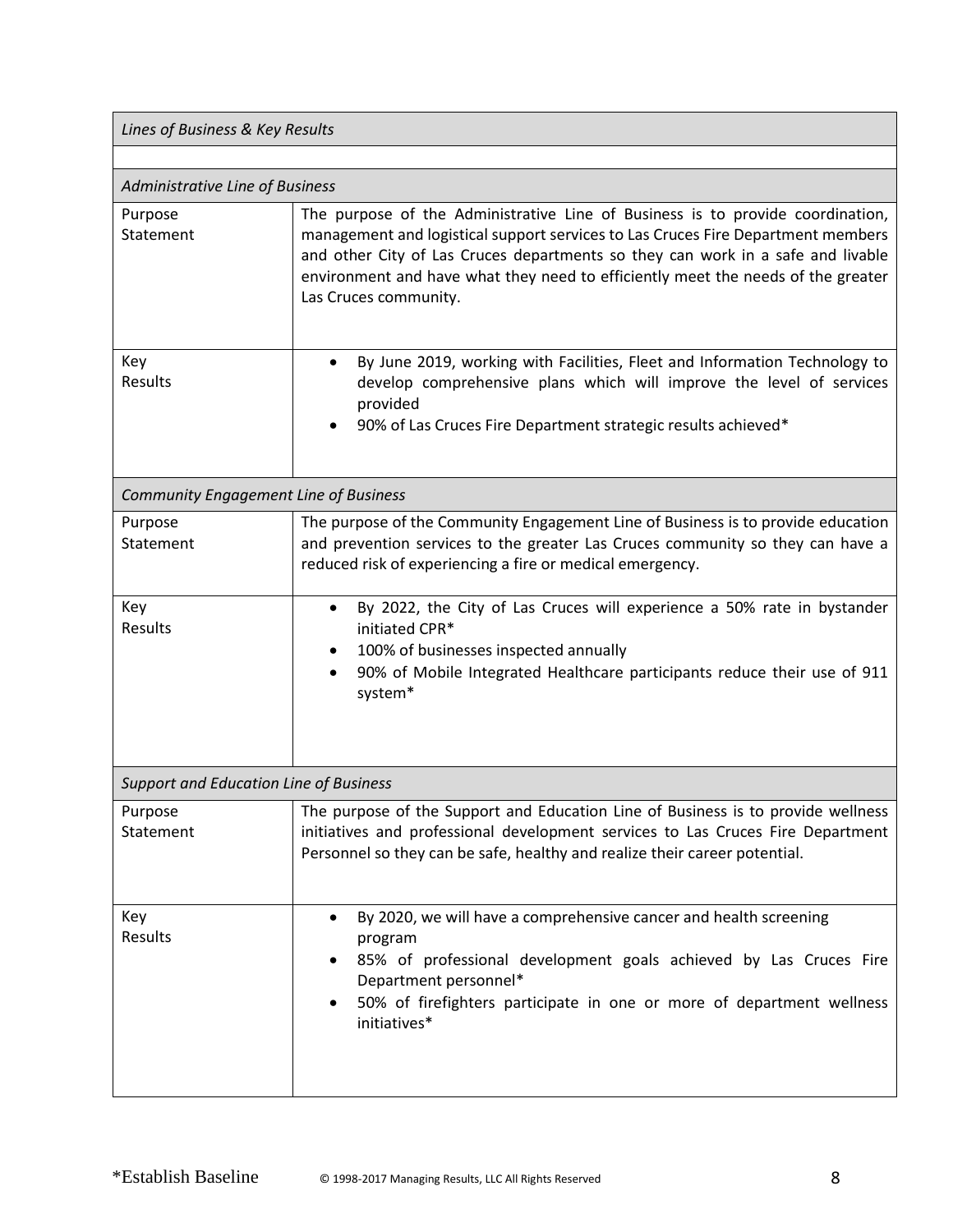| <b>Emergency Response Line of Business</b> |                                                                                                                                                                                                                                                                                                                                                                                                                                                                                                                                                                                                                                                                        |
|--------------------------------------------|------------------------------------------------------------------------------------------------------------------------------------------------------------------------------------------------------------------------------------------------------------------------------------------------------------------------------------------------------------------------------------------------------------------------------------------------------------------------------------------------------------------------------------------------------------------------------------------------------------------------------------------------------------------------|
| Purpose<br>Statement                       | The purpose of the Emergency Response Line of Business is to provide Fire, Rescue<br>and Emergency Medical services to Residents, Businesses and Visitors of the greater<br>Las Cruces community so they can be assured of a timely and effective response to<br>their emergency and return to a normal life.                                                                                                                                                                                                                                                                                                                                                          |
| Key<br><b>Results</b>                      | By 2019, 90% of all emergency fire calls the first due unit shall arrive on the<br>scene within 7 minutes from dispatch<br>By 2021, patients will receive paramedic level care on 90% of emergency<br>service medical calls when paramedic level treatment is required<br>90% of fires a full alarm response will arrive within 10 minutes from dispatch*<br>90% of all hazmat and technical rescue high-risk incidents, the team<br>consisting of a minimum of 5 technicians plus equipment shall arrive on scene<br>within 20 minutes within the City of Las Cruces from dispatch*<br>90% of all aircraft emergency incidents will have 3 ARFF certified responders* |

| Programs                          |                                                                                                                                                                                                                                                                                                                                                                   |
|-----------------------------------|-------------------------------------------------------------------------------------------------------------------------------------------------------------------------------------------------------------------------------------------------------------------------------------------------------------------------------------------------------------------|
|                                   |                                                                                                                                                                                                                                                                                                                                                                   |
| Line of Business: Administrative  |                                                                                                                                                                                                                                                                                                                                                                   |
| Purpose<br>Statement              | The purpose of the Administrative Line of Business is to provide coordination,<br>management and logistical support services to Las Cruces Fire Department<br>members and other City of Las Cruces department so they can work in a safe and<br>livable environment and have what they need to efficiently meet the needs of the<br>greater Las Cruces community. |
| Program: Chief's Executive Office |                                                                                                                                                                                                                                                                                                                                                                   |
| Program                           | The purpose of the Chief's Executive Office program is to provide leadership,                                                                                                                                                                                                                                                                                     |
| Purpose                           | management and reporting services to members of the Fire Department and the                                                                                                                                                                                                                                                                                       |
| Statement                         | City Manager's Office so they can make decisions and allocate the resources                                                                                                                                                                                                                                                                                       |
|                                   | needed to accomplish program, department and city strategic results.                                                                                                                                                                                                                                                                                              |
| Family of                         | <b>Results</b>                                                                                                                                                                                                                                                                                                                                                    |
| <b>Measures</b>                   | By 2019, 75% of City of Las Cruces departments and agency partners will say<br>$\bullet$<br>they have a positive collaborative relationship with Fire Department that<br>assists them in furthering their mission*                                                                                                                                                |
|                                   | By June 2019, develop comprehensive plan to reallocate workflow processes<br>$\bullet$<br>to appropriate sections within Finance Department                                                                                                                                                                                                                       |
|                                   | By June 2019, establish standard financial reports to be utilized for reporting                                                                                                                                                                                                                                                                                   |
|                                   | By December 31, 2019, the City of Las Cruces will obtain the transport<br>$\bullet$<br>certificate for emergency medical services                                                                                                                                                                                                                                 |
|                                   | By 2020, 80% of Board/Council members will report that they receive the<br>$\bullet$<br>information they need to make informed decisions                                                                                                                                                                                                                          |
|                                   | By 2021, Mesilla Valley Dispatch Authority dispatch times will be 90 seconds<br>$\bullet$<br>or less for 90% of all emergent calls*                                                                                                                                                                                                                               |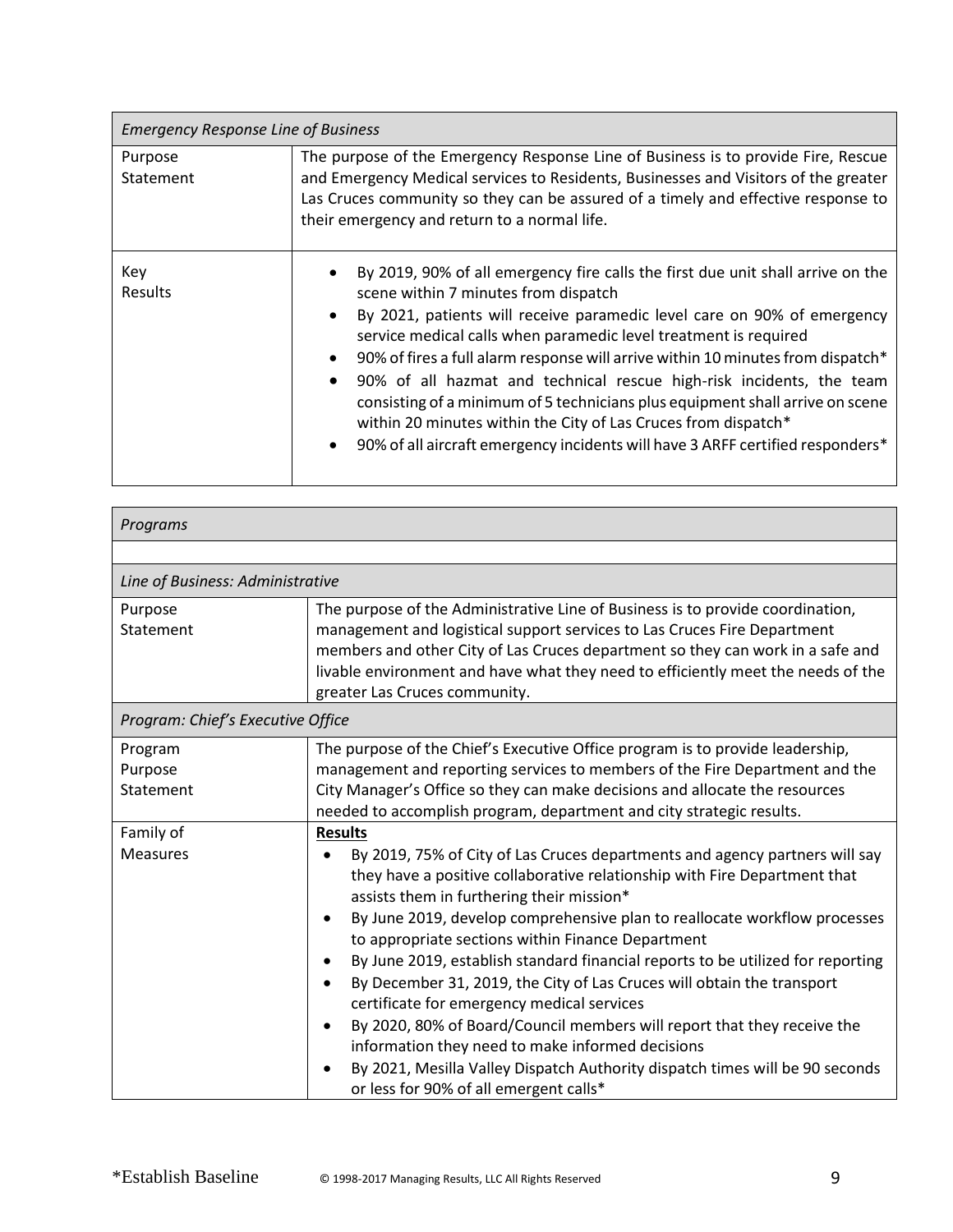|                         | By December 2021, replace and relocate Fire Station 3 to include staffing,<br>$\bullet$   |
|-------------------------|-------------------------------------------------------------------------------------------|
|                         | fleet and equipment                                                                       |
|                         | By December 2022, build Fire Station 9 in the Del Rey Blvd/Engler area to<br>٠            |
|                         | include staffing, fleet and equipment                                                     |
|                         | By 2023, 10% of the workforce will be female*<br>٠                                        |
|                         | By 2023, the Las Cruces Fire Department will better reflect the diversity of<br>$\bullet$ |
|                         | the community                                                                             |
|                         | 90% of Las Cruces Fire Department strategic results achieved*                             |
|                         | <b>Outputs</b>                                                                            |
|                         | # of Internal management data analysis reports                                            |
|                         | # of Financial reports                                                                    |
|                         | <b>Demands</b>                                                                            |
|                         | # of Management and financial reports expected to be requested                            |
|                         | <b>Efficiencies</b>                                                                       |
|                         | \$ Program expenditure per management and financial report produced<br>$\bullet$          |
|                         | \$ Program expenditure per department member                                              |
| <b>Program Services</b> | <b>Administrative Policies</b>                                                            |
|                         | Alternative Funding Recommendations                                                       |
|                         | <b>Audit Responses</b>                                                                    |
|                         | <b>Budget Consultations</b>                                                               |
|                         | <b>Budget Performance Reviews</b>                                                         |
|                         | Capital Improvement Advisory Committee Reports                                            |
|                         | Capital Improvement Plan Recommendations                                                  |
|                         | Capital Improvement Recommendations                                                       |
|                         | <b>Career Development Consultations</b>                                                   |
|                         | <b>Citizen Complaint Responses</b>                                                        |
|                         | <b>City Council Presentations</b>                                                         |
|                         | <b>Disciplinary Meeting Minutes Transcription Reports</b>                                 |
|                         | <b>Dispatch Meeting Representations</b>                                                   |
|                         | Dona Ana County Fire Officers' Association Representations                                |
|                         | <b>Emergency Medical Service Contracts</b>                                                |
|                         | <b>Emergency Medical Service Protocol Review</b>                                          |
|                         | <b>Financial Reports</b>                                                                  |
|                         | <b>Fixed Asset Reports</b><br><b>Grant Consultations</b>                                  |
|                         | <b>Incident Analysis Reports</b>                                                          |
|                         | Internal Investigation Reports                                                            |
|                         | International Association of Fire Chief's Constitution and By-Laws Representations        |
|                         | Labor Meeting Representations                                                             |
|                         | Labor Request Responses                                                                   |
|                         | Local Emergency Planning Committee Representations                                        |
|                         | <b>Meeting Agendas</b>                                                                    |
|                         | Mesilla Valley Regional Dispatch Authority Representation                                 |
|                         | <b>Mutual Aide Agreements</b>                                                             |
|                         | <b>NAT Representations</b>                                                                |
|                         | New Mexico Fire Chief's Representation                                                    |
|                         | New Mexico Fire Marshal's Association Board Member Representations                        |
|                         |                                                                                           |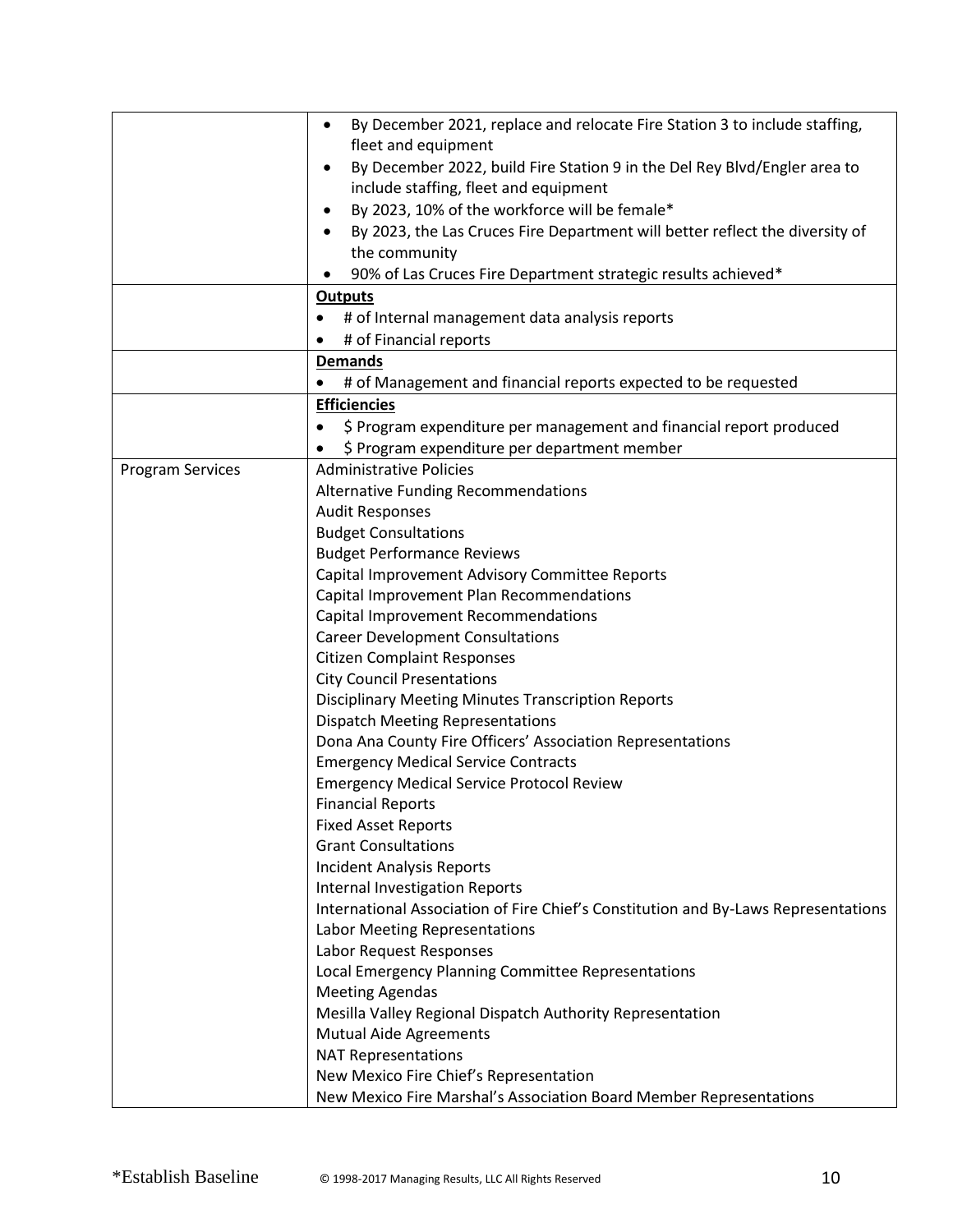|               | <b>Ordinance Adoption Recommendations</b>                |
|---------------|----------------------------------------------------------|
|               | <b>Personnel Actions</b>                                 |
|               | <b>Public Information Responses</b>                      |
|               | Public Safety Master Plan                                |
|               | <b>Public Safety Meeting Representations</b>             |
|               | <b>Records Management Systems Consultations</b>          |
|               | <b>Recruitment Analysis Reports</b>                      |
|               | <b>Recruitment Plans</b>                                 |
|               | <b>Recruitment Policies</b>                              |
|               | <b>Staffing Deployment Recommendation Reports</b>        |
|               | <b>Standard Operating Guidelines</b>                     |
|               | <b>Station Deployment Recommendation Reports</b>         |
|               | <b>Statistical Reports</b>                               |
|               | <b>Striving for Excellence Committee Representations</b> |
|               | <b>Travel Order Approvals</b>                            |
|               | Unit Deployment Recommendation Reports                   |
|               | Veteran's Advisory Board Representations                 |
| Manager       | <b>Chief Eric Enriquez</b>                               |
|               |                                                          |
| Program       |                                                          |
| <b>Budget</b> |                                                          |
|               |                                                          |

| Programs                            |                                                                                                                                                                                                                                                                                                                                                                                                                                                           |
|-------------------------------------|-----------------------------------------------------------------------------------------------------------------------------------------------------------------------------------------------------------------------------------------------------------------------------------------------------------------------------------------------------------------------------------------------------------------------------------------------------------|
|                                     |                                                                                                                                                                                                                                                                                                                                                                                                                                                           |
| Line of Business: Administrative    |                                                                                                                                                                                                                                                                                                                                                                                                                                                           |
| Purpose<br>Statement                | The purpose of the Administrative Line of Business is to provide coordination,<br>management and logistical support services to Las Cruces Fire Department<br>members and other City of Las Cruces department so they can work in a safe and<br>livable environment and have what they need to efficiently meet the needs of the<br>greater Las Cruces community.                                                                                         |
| <b>Program: Operational Support</b> |                                                                                                                                                                                                                                                                                                                                                                                                                                                           |
| Program<br>Purpose<br>Statement     | The purpose of the Operational Support program is to provide procurement and<br>maintenance services to the Las Cruces Fire Department and its members so they<br>can work in a safe, healthy and livable environment with the resources needed to<br>safely and efficiently render aid to the greater Las Cruces community.                                                                                                                              |
| Family of<br><b>Measures</b>        | <b>Results</b><br>By June 2019, develop a comprehensive plan to establish timelines for<br>٠<br>facility preventative maintenance, repairs and approved capital<br>improvement projects<br>By June 2019, develop a comprehensive plan with Fleet Services to establish<br>$\bullet$<br>minimum training requirements for technicians, timelines for preventative<br>maintenance and major repair and replacement schedule for Fire<br>Department vehicles |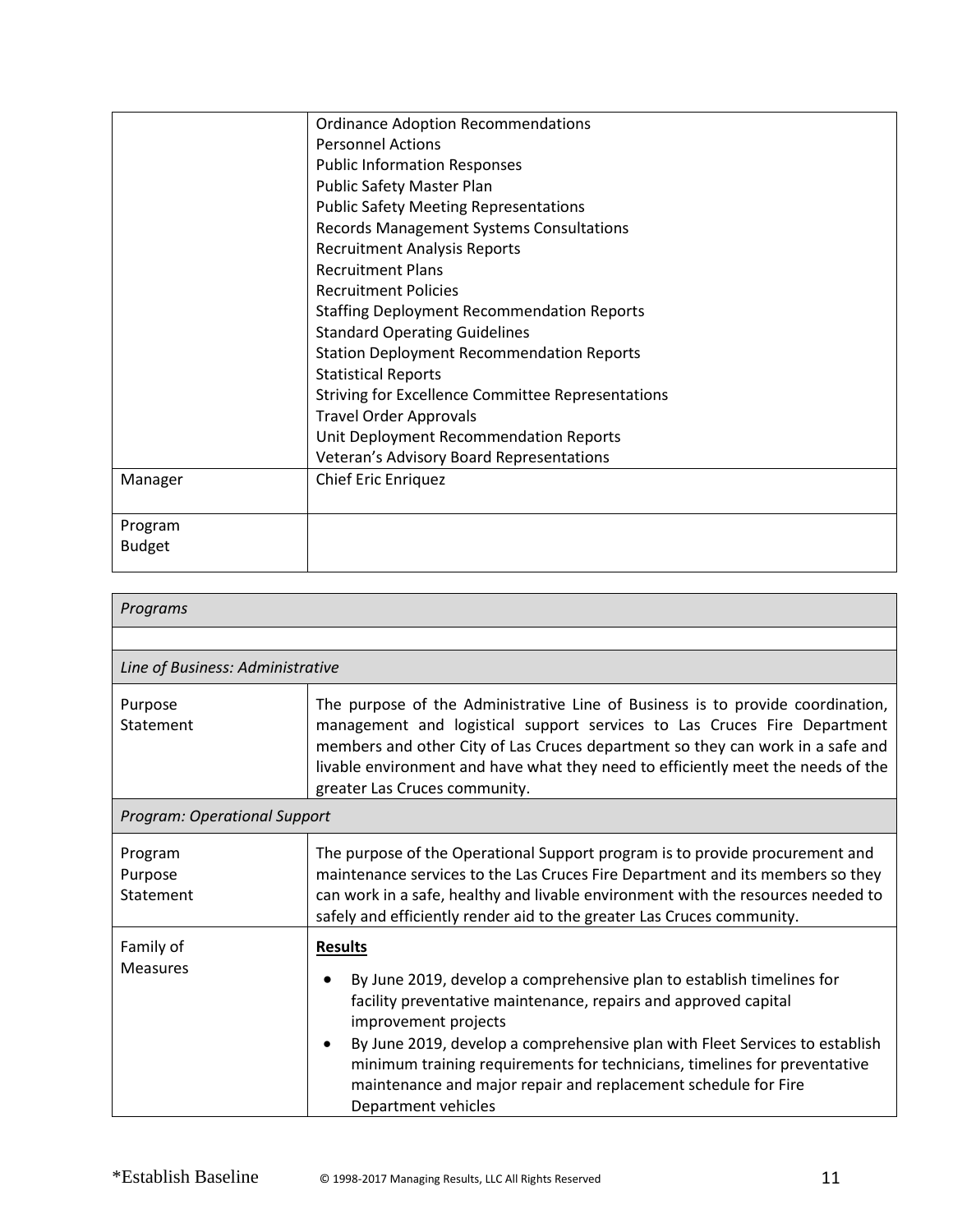|                         | By June 2019, develop a comprehensive procedure with timelines to<br>evaluate new technologies that may enhance internal or external customer<br>service<br>By June 2019, develop a comprehensive plan for the purchase and<br>٠<br>deployment of new computers and radio systems<br>By 2022, have certified technicians (Emergency Vehicle Technicians) working<br>$\bullet$<br>on emergency vehicles<br>By 2022, 90% of timelines established in facilities plan are being met*<br>٠<br>By 2022, 90% of timelines for vehicle maintenance and major repairs are<br>$\bullet$<br>being met*<br>By 2022, 90% of timelines to evaluate new technology are being met*<br>٠<br>By 2022, 90% of time new computers and radio systems are purchased and<br>$\bullet$<br>deployed within established timelines*<br>90% of portable radios considered fully functioning (including extend-a-mic<br>$\bullet$<br>and batteries) *<br>10% of days internal climate of Station 1 is outside of range of 72 to 77<br>$\bullet$ |
|-------------------------|---------------------------------------------------------------------------------------------------------------------------------------------------------------------------------------------------------------------------------------------------------------------------------------------------------------------------------------------------------------------------------------------------------------------------------------------------------------------------------------------------------------------------------------------------------------------------------------------------------------------------------------------------------------------------------------------------------------------------------------------------------------------------------------------------------------------------------------------------------------------------------------------------------------------------------------------------------------------------------------------------------------------|
|                         | degrees Fahrenheit*<br>3% of unit downtime due to medical supply restock*                                                                                                                                                                                                                                                                                                                                                                                                                                                                                                                                                                                                                                                                                                                                                                                                                                                                                                                                           |
|                         | <b>Outputs</b>                                                                                                                                                                                                                                                                                                                                                                                                                                                                                                                                                                                                                                                                                                                                                                                                                                                                                                                                                                                                      |
|                         | # Facility service request responses<br>٠<br># Apparatus service request responses<br># IT service request responses<br># of supply deliveries                                                                                                                                                                                                                                                                                                                                                                                                                                                                                                                                                                                                                                                                                                                                                                                                                                                                      |
|                         | <b>Demands</b>                                                                                                                                                                                                                                                                                                                                                                                                                                                                                                                                                                                                                                                                                                                                                                                                                                                                                                                                                                                                      |
|                         | # Facility service requests expected<br>٠<br># Apparatus service requests expected<br>$\bullet$<br># IT service requests expected<br># of supply delivery requests expected                                                                                                                                                                                                                                                                                                                                                                                                                                                                                                                                                                                                                                                                                                                                                                                                                                         |
|                         | <b>Efficiencies</b>                                                                                                                                                                                                                                                                                                                                                                                                                                                                                                                                                                                                                                                                                                                                                                                                                                                                                                                                                                                                 |
|                         | \$ Program expenditure per member<br>\$ Program expenditure per unit<br>\$ Program expenditure per station/facility                                                                                                                                                                                                                                                                                                                                                                                                                                                                                                                                                                                                                                                                                                                                                                                                                                                                                                 |
| <b>Program Services</b> | Apparatus Purchases and Replacements<br>Apparatus Tool and Equipment Purchases<br>Apparatus Wi-Fi Connectivity<br><b>Cell Phones</b><br><b>Emergency Medical Services Equipment</b><br><b>Emergency Medical Services Medications</b><br><b>Emergency Medical Services Supplies</b><br><b>Fire Station Furnishings</b><br><b>Fire Station Furnishings</b><br><b>Fire Station Supplies</b><br><b>Ground Ladder Tests</b><br><b>Hose Tests</b>                                                                                                                                                                                                                                                                                                                                                                                                                                                                                                                                                                         |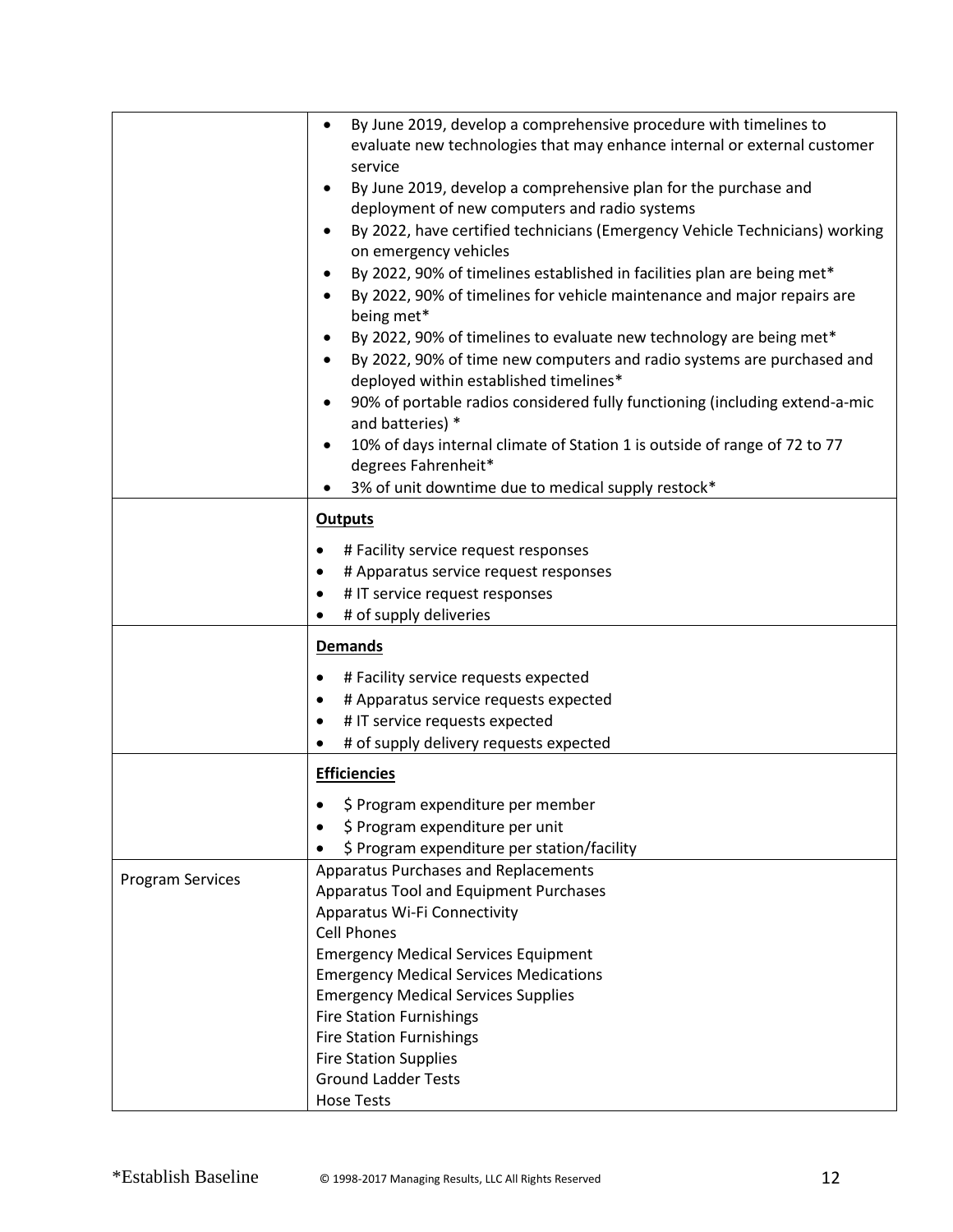|                          | <b>Mobile Data Terminals</b>                          |
|--------------------------|-------------------------------------------------------|
|                          | Portable Radios                                       |
|                          | <b>Pump Tests</b>                                     |
|                          | <b>Small Engine Preventative Services and Repairs</b> |
|                          | Software Purchases                                    |
|                          | <b>Staff Vehicles</b>                                 |
|                          | Work Orders                                           |
|                          | Workstations (Computers, Printers, Monitors)          |
| Manager                  | <b>DC Steve Mims</b>                                  |
| Program<br><b>Budget</b> |                                                       |

| Programs                                    |                                                                                                                                                                                                                                                                                                                                                                                                                                                                                                                                                                  |
|---------------------------------------------|------------------------------------------------------------------------------------------------------------------------------------------------------------------------------------------------------------------------------------------------------------------------------------------------------------------------------------------------------------------------------------------------------------------------------------------------------------------------------------------------------------------------------------------------------------------|
|                                             |                                                                                                                                                                                                                                                                                                                                                                                                                                                                                                                                                                  |
| Line of Business: Community Engagement      |                                                                                                                                                                                                                                                                                                                                                                                                                                                                                                                                                                  |
| Purpose<br>Statement                        | The purpose of the Community Engagement Line of Business is to provide<br>education and prevention services to the greater Las Cruces community so they<br>can have a reduced risk of experiencing a fire or medical emergency.                                                                                                                                                                                                                                                                                                                                  |
| Program: Fire Prevention and Risk Reduction |                                                                                                                                                                                                                                                                                                                                                                                                                                                                                                                                                                  |
| Program<br>Purpose<br>Statement             | The purpose of the Fire Prevention and Risk Reduction program is to provide fire<br>investigation and code compliance services to property owners, firefighters,<br>residents and visitors so they can live and prosper in a safe environment.                                                                                                                                                                                                                                                                                                                   |
| Family of                                   | <b>Results</b>                                                                                                                                                                                                                                                                                                                                                                                                                                                                                                                                                   |
| <b>Measures</b>                             | By 2019, In commercial structures inspected by LCFD that experience a fire,<br>$\bullet$<br>the fire will be confined to the area of origin 90% of the time*<br>By 2020, 90% of all LCFD inspected structures will not have a fire within the<br>$\bullet$<br>first year following inspection*<br>By 2020, annual dollar loss due to structure fires will be \$600,000 or less<br>$\bullet$<br>By 2021, there will be no deaths attributable to structure fires<br>100% of businesses inspected annually<br>90% of investigations closed within 5 business days* |
|                                             | <b>Outputs</b>                                                                                                                                                                                                                                                                                                                                                                                                                                                                                                                                                   |
|                                             | # of Fire investigations conducted<br>$\bullet$<br># of Life safety inspections conducted<br>$\bullet$<br># of Building life safety final inspections                                                                                                                                                                                                                                                                                                                                                                                                            |
|                                             | <b>Demands</b>                                                                                                                                                                                                                                                                                                                                                                                                                                                                                                                                                   |
|                                             | # of Fire investigations expected to be required<br># of Life safety inspections expected to be required<br>$\bullet$<br># of Building life safety final inspections expected to be required                                                                                                                                                                                                                                                                                                                                                                     |
|                                             | <b>Efficiencies</b>                                                                                                                                                                                                                                                                                                                                                                                                                                                                                                                                              |
|                                             | \$ Program expenditure per fire investigation<br>\$ Program expenditure per building life safety final inspection                                                                                                                                                                                                                                                                                                                                                                                                                                                |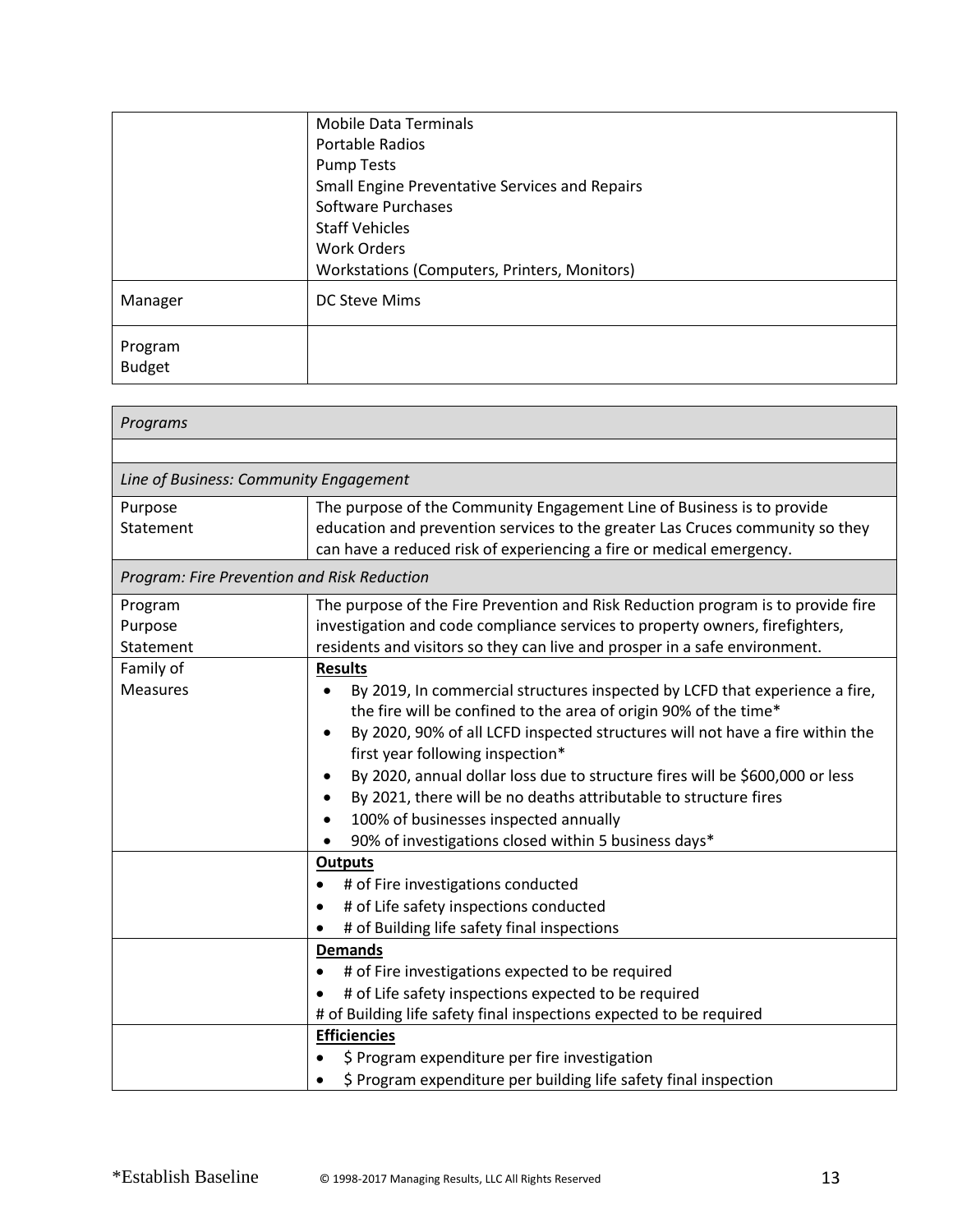| <b>Program Services</b> | <b>Annual Business Inspections</b>             |
|-------------------------|------------------------------------------------|
|                         | <b>Building Final Inspections</b>              |
|                         | <b>Business Registration Inspections</b>       |
|                         | <b>Code Adoptions</b>                          |
|                         | Code Inquiries                                 |
|                         | Development Review Committee Representation    |
|                         | <b>Fire Alarm Permits</b>                      |
|                         | <b>Fire Plan Reviews</b>                       |
|                         | <b>Fire Sprinkler Permits</b>                  |
|                         | Hazardous Materials Preparedness Consultations |
|                         | <b>Plan Reviews</b>                            |
|                         | Planning and Zoning Representation             |
|                         | <b>Pre-Submittal Plan Reviews</b>              |
|                         | <b>Special Event Permits</b>                   |
|                         | Special Event Plan Reviews                     |
|                         | <b>Subdivision Reviews</b>                     |
| Manager                 | <b>BC Ted Sweetser</b>                         |
|                         |                                                |
| Program                 |                                                |
| <b>Budget</b>           |                                                |
|                         |                                                |

| Programs                               |                                                                                                                                                                                                                                                                                                                                                                                                                                                                                                                                                                                                                                                             |
|----------------------------------------|-------------------------------------------------------------------------------------------------------------------------------------------------------------------------------------------------------------------------------------------------------------------------------------------------------------------------------------------------------------------------------------------------------------------------------------------------------------------------------------------------------------------------------------------------------------------------------------------------------------------------------------------------------------|
|                                        |                                                                                                                                                                                                                                                                                                                                                                                                                                                                                                                                                                                                                                                             |
| Line of Business: Community Engagement |                                                                                                                                                                                                                                                                                                                                                                                                                                                                                                                                                                                                                                                             |
| Purpose<br>Statement                   | The purpose of the Community Engagement Line of Business is to provide education<br>and prevention services to the greater Las Cruces community so they can have a<br>reduced risk of experiencing a fire or medical emergency.                                                                                                                                                                                                                                                                                                                                                                                                                             |
| Program: Mobile Integrated Healthcare  |                                                                                                                                                                                                                                                                                                                                                                                                                                                                                                                                                                                                                                                             |
| Program<br>Purpose<br>Statement        | The purpose of the Mobile Integrated Healthcare program is to provide referrals,<br>visitations and treatment services to high utilizers of the 911 system and<br>community members with limited access to health/social services so they can<br>access appropriate health/social resources and reduce their use of the 911 system.                                                                                                                                                                                                                                                                                                                         |
| Family of<br><b>Measures</b>           | <b>Results</b><br>By December 2018, Las Cruces Fire Department will have an established<br>mobile integrated healthcare program<br>By 2020, Las Cruces Fire Department will partner with local behavioral and<br>$\bullet$<br>social resources to provide mobile behavioral crisis response to the residents<br>of Las Cruces<br>By 2022, Las Cruces Fire Department will have an established Community<br>$\bullet$<br>Paramedic program, partnered with local healthcare resources to provide<br>alternative treatment to residents with chronic health conditions<br>90% of Mobile Integrated Healthcare participants reduce their use of 911<br>system* |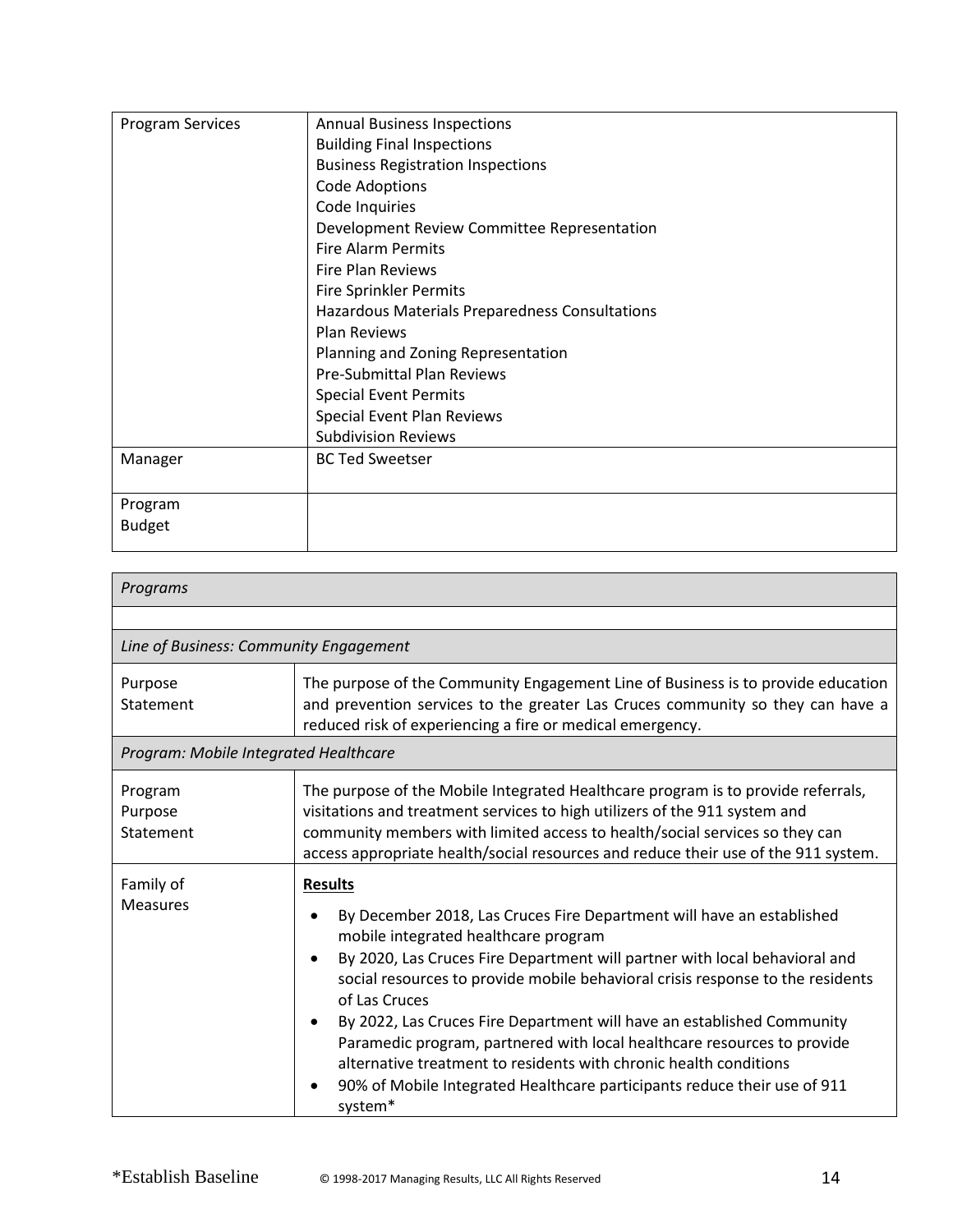|                         | 75% of Mobile Integrated Healthcare participants will have a primary care<br>$\bullet$<br>provider*<br>75% of Mobile Integrated Healthcare participants will have alternative<br>transportation to their healthcare providers* |
|-------------------------|--------------------------------------------------------------------------------------------------------------------------------------------------------------------------------------------------------------------------------|
|                         | <b>Outputs</b>                                                                                                                                                                                                                 |
|                         | $\bullet$                                                                                                                                                                                                                      |
|                         | # of Mobile Integrated Healthcare responses<br># of Mobile Integrated Healthcare client resource interventions<br>$\bullet$                                                                                                    |
|                         | # of community healthcare liaison interactions                                                                                                                                                                                 |
|                         | # of client management plans                                                                                                                                                                                                   |
|                         |                                                                                                                                                                                                                                |
|                         | <b>Demands</b>                                                                                                                                                                                                                 |
|                         | # of 3 <sup>rd</sup> party referrals<br>$\bullet$                                                                                                                                                                              |
|                         | # of 911 high utilizers identified                                                                                                                                                                                             |
|                         | <b>Efficiencies</b>                                                                                                                                                                                                            |
|                         | \$ Program expenditure per client enrolled in the Mobile Integrated Healthcare                                                                                                                                                 |
|                         | Program                                                                                                                                                                                                                        |
| <b>Program Services</b> | <b>Alternative Medical Treatment Plans</b>                                                                                                                                                                                     |
|                         | <b>Community Health Liaison</b>                                                                                                                                                                                                |
|                         | <b>Emergency Medical Services Community Contact Referrals</b>                                                                                                                                                                  |
|                         | High-Risk Patient Identification<br><b>Home Safety Evaluations</b>                                                                                                                                                             |
|                         | <b>Social Resource Navigation</b>                                                                                                                                                                                              |
|                         | Vecino Program                                                                                                                                                                                                                 |
| Manager                 | <b>BC Shane Mouchette</b>                                                                                                                                                                                                      |
|                         |                                                                                                                                                                                                                                |
| Program                 |                                                                                                                                                                                                                                |
| <b>Budget</b>           |                                                                                                                                                                                                                                |

| Programs                               |                                                                                        |  |
|----------------------------------------|----------------------------------------------------------------------------------------|--|
|                                        |                                                                                        |  |
| Line of Business: Community Engagement |                                                                                        |  |
| Purpose                                | The purpose of the Community Engagement Line of Business is to provide                 |  |
| Statement                              | education and prevention services to the greater Las Cruces community so they can      |  |
|                                        | have a reduced risk of experiencing a fire or medical emergency.                       |  |
| Program: Community Engagement          |                                                                                        |  |
| Program                                | The purpose of the Community Engagement program is to provide fire and life            |  |
| Purpose                                | safety awareness, education and information services to the Greater Las Cruces         |  |
| Statement                              | Community so they can better understand and utilize Las Cruces Fire Department         |  |
|                                        | services and participate in reducing the risk of injury, illness and death for a safer |  |
|                                        | and healthier Las Cruces.                                                              |  |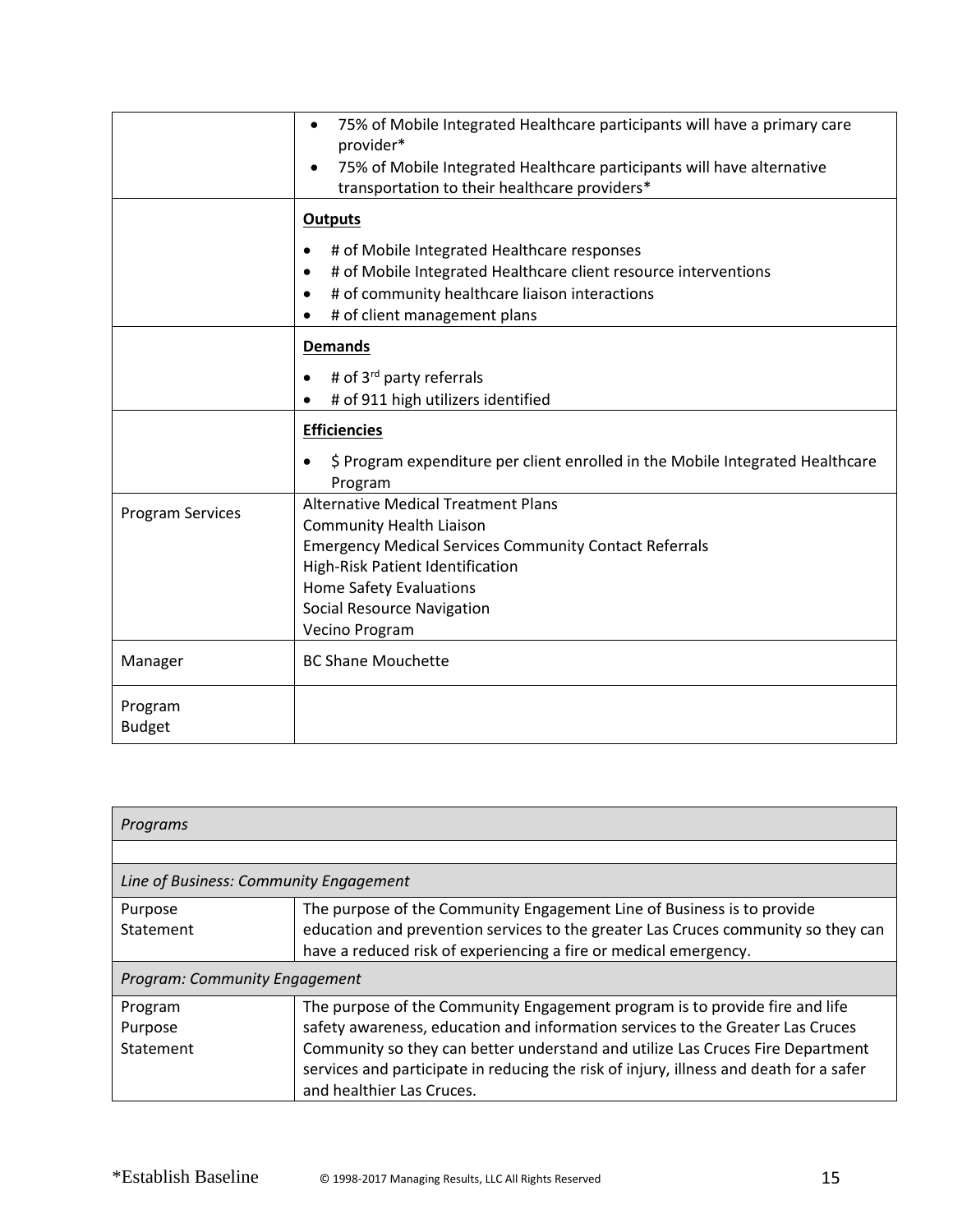| Family of        | <b>Results</b>                                                                                                                                          |
|------------------|---------------------------------------------------------------------------------------------------------------------------------------------------------|
| <b>Measures</b>  | By December 31, 2018, Las Cruces Fire Department will have a Community<br>Engagement Representative that will provide public education, life safety and |
|                  | emergency preparedness                                                                                                                                  |
|                  | By December 31, 2019, 50% of all occupants residing in an assisted living<br>facility in Las Cruces will receive Fire & Life Safety Education*          |
|                  | By 2020, 75% of all 2 <sup>nd</sup> and 3 <sup>rd</sup> graders in the Las Cruces Public Schools will                                                   |
|                  | receive Fire Safety Education*                                                                                                                          |
|                  | By 2022, the City of Las Cruces will experience a 50% rate in bystander<br>$\bullet$                                                                    |
|                  | initiated CPR*                                                                                                                                          |
|                  | 100% Junior Fire Setter program participants that do not repeat*<br>٠                                                                                   |
|                  | 90% of Fire incidents followed by a social media post or press release*                                                                                 |
|                  | <b>Outputs</b>                                                                                                                                          |
|                  | # of Public information posts, notices and releases                                                                                                     |
|                  | # of Public safety education classes<br>$\bullet$                                                                                                       |
|                  | # of Car seat education and installations<br>$\bullet$                                                                                                  |
|                  | # of Community CPR classes                                                                                                                              |
|                  | <b>Demands</b>                                                                                                                                          |
|                  | # of Public safety education classes expected to be requested                                                                                           |
|                  | <b>Efficiencies</b>                                                                                                                                     |
|                  | \$ Program expenditure per person served through community engagement                                                                                   |
| Program Services | <b>Burn Permits</b>                                                                                                                                     |
|                  | Car Seat Checks                                                                                                                                         |
|                  | <b>Emergency Medical Technician Student Evaluations</b>                                                                                                 |
|                  | <b>Fire Safety Public Education Classes</b>                                                                                                             |
|                  | <b>Fire Station Tours</b>                                                                                                                               |
|                  | Home Safety Visits                                                                                                                                      |
|                  | <b>Honor Guard Bell Ceremonies</b>                                                                                                                      |
|                  | <b>Honor Guard Funeral Presentations</b>                                                                                                                |
|                  | <b>Honor Guard TAPS Presentations</b>                                                                                                                   |
|                  | Life Safety Classes<br>Open Public Ability Test                                                                                                         |
|                  | Partner Agency Ride Alongs                                                                                                                              |
|                  | <b>Press Releases</b>                                                                                                                                   |
|                  | Provide Sandbags                                                                                                                                        |
|                  | <b>Public Immunizations</b>                                                                                                                             |
|                  | <b>Public Ride Alongs</b>                                                                                                                               |
|                  | <b>Recruitment Seminars</b>                                                                                                                             |
|                  | <b>Safety Presentations</b>                                                                                                                             |
|                  | <b>School Visits</b>                                                                                                                                    |
|                  | <b>Social Media Posts</b>                                                                                                                               |
|                  | <b>Special Event Inspections</b>                                                                                                                        |
| Manager          | <b>BC Ted Sweetser</b>                                                                                                                                  |
| Program          |                                                                                                                                                         |
| <b>Budget</b>    |                                                                                                                                                         |
|                  |                                                                                                                                                         |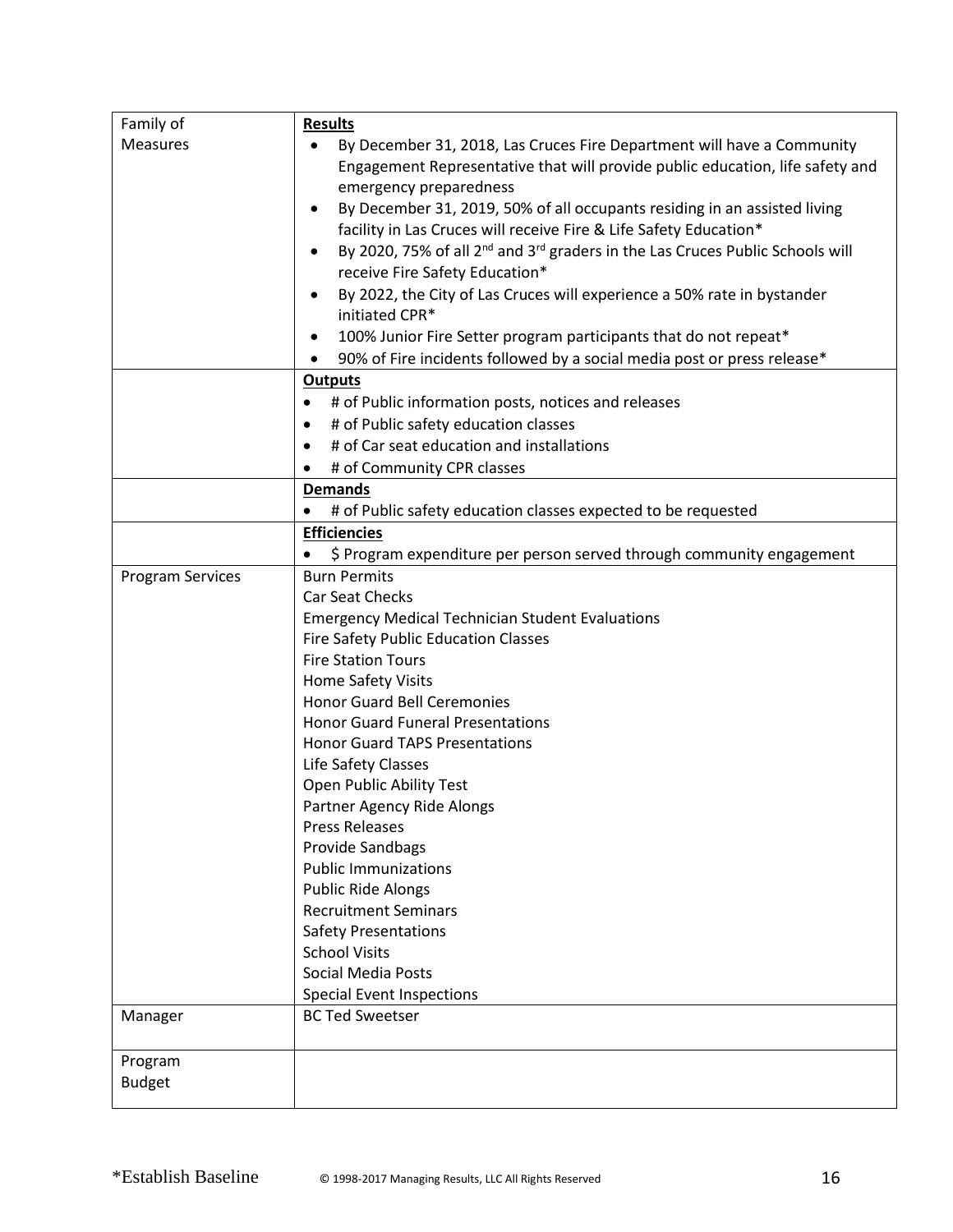| Programs                                     |                                                                                                                                                                                                                                                                                                                                                                                                                                                                                                                                                                                                                                                                                                                                          |
|----------------------------------------------|------------------------------------------------------------------------------------------------------------------------------------------------------------------------------------------------------------------------------------------------------------------------------------------------------------------------------------------------------------------------------------------------------------------------------------------------------------------------------------------------------------------------------------------------------------------------------------------------------------------------------------------------------------------------------------------------------------------------------------------|
|                                              |                                                                                                                                                                                                                                                                                                                                                                                                                                                                                                                                                                                                                                                                                                                                          |
| Line of Business: Support and Education      |                                                                                                                                                                                                                                                                                                                                                                                                                                                                                                                                                                                                                                                                                                                                          |
| Purpose<br>Statement                         | The purpose of the Support and Education Line of Business is to provide wellness<br>initiatives and professional development services to Las Cruces Fire Department<br>Personnel so they can be safe, healthy and realize their career potential.                                                                                                                                                                                                                                                                                                                                                                                                                                                                                        |
| Program: Fire Department Wellness and Safety |                                                                                                                                                                                                                                                                                                                                                                                                                                                                                                                                                                                                                                                                                                                                          |
| Program<br>Purpose<br>Statement              | The purpose of the Fire Department Wellness and Safety program is to provide<br>equipment, evaluation and education services to Fire Department personnel so<br>they can be healthy in a career free from work-related injury or illness.                                                                                                                                                                                                                                                                                                                                                                                                                                                                                                |
| Family of<br><b>Measures</b>                 | <b>Results</b><br>By June 2019, there will be a peer support group in place<br>By 2020, we will have a comprehensive cancer and health screening program<br>٠<br>By 2020, we will have a 30% reduction in lost-time due to injuries/illness*<br>$\bullet$<br>100% of firefighters that receive a cardiac evaluation every year*<br>$\bullet$<br>50% of firefighters that receive a cancer screening every year*<br>$\bullet$<br>50% of firefighters participate in one or more of department wellness<br>$\bullet$<br>initiatives*                                                                                                                                                                                                       |
|                                              | <b>Outputs</b><br># of Wellness and safety training sessions<br>$\bullet$<br># of Annual physicals, cardiac evaluations and cancer screenings                                                                                                                                                                                                                                                                                                                                                                                                                                                                                                                                                                                            |
|                                              | <b>Demands</b><br># of Wellness and safety training sessions expected to be requested<br>$\bullet$<br># of Annual physicals, cardiac evaluations and cancer screenings expected to be<br>requested                                                                                                                                                                                                                                                                                                                                                                                                                                                                                                                                       |
|                                              | <b>Efficiencies</b>                                                                                                                                                                                                                                                                                                                                                                                                                                                                                                                                                                                                                                                                                                                      |
| Program Services                             | \$ Program expenditure per Fire Department member<br><b>Annual Physicals</b><br><b>Cardio Machines</b><br>Firefighter Immunizations<br>Firefighter Well-Being Sessions<br><b>Fitness Equipment Inspections</b><br>Free Weight Sets<br><b>Infection Control Exposure Consultations</b><br><b>Infection Control Exposure Referrals</b><br><b>Infection Control Training Sessions</b><br><b>Injury Prevention Plans</b><br><b>OSHA Compliance Corrections</b><br><b>OSHA Compliance Reviews</b><br><b>Peer Fitness Consultations</b><br><b>Peer Support Consultations</b><br>Personal Protective Equipment for Emergency Services<br>Personal Protective Equipment for Fire Services<br>Self-Contained Breathing Apparatus Functional Tests |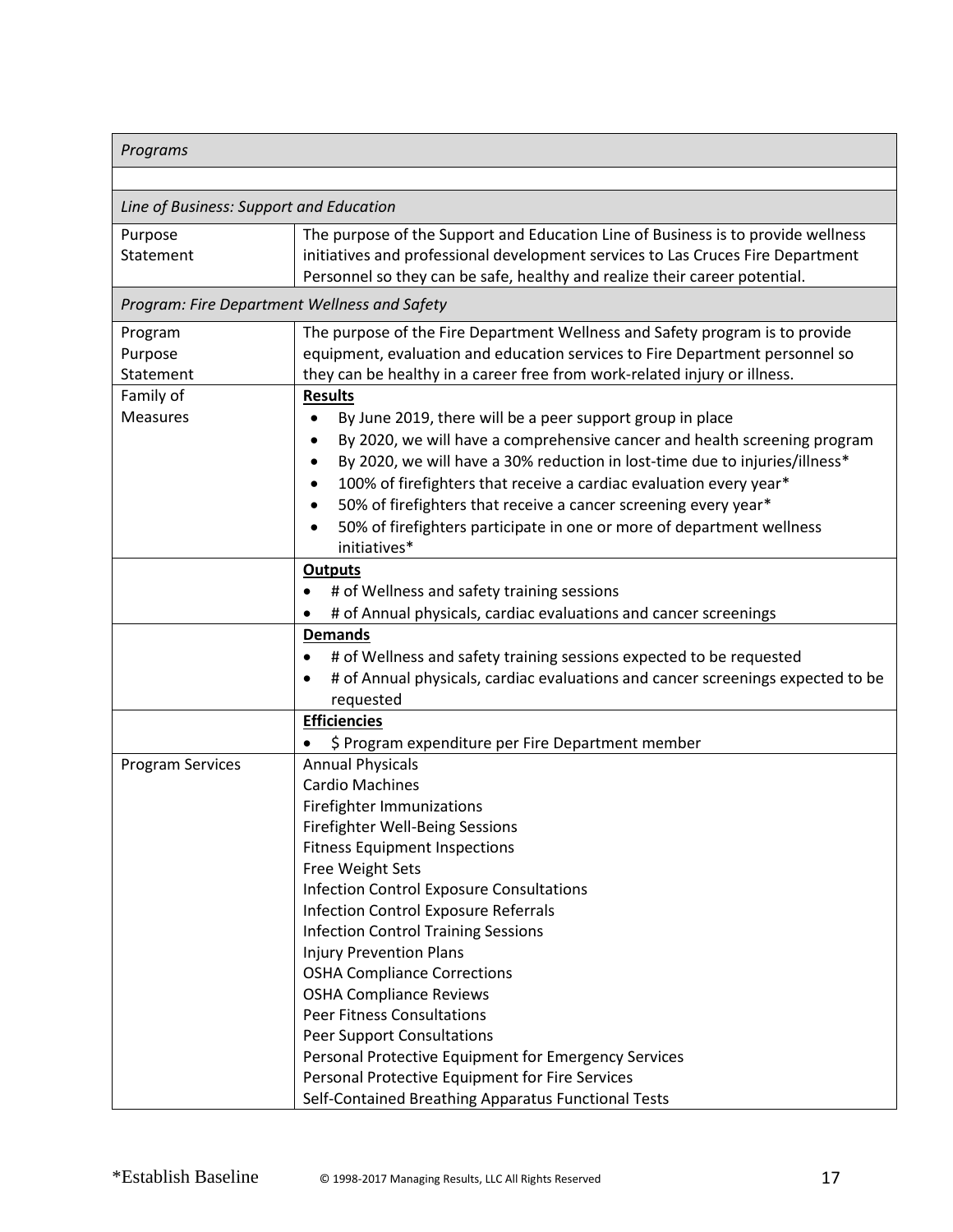|               | Self-Contained Breathing Apparatus Mask Fit Tests |
|---------------|---------------------------------------------------|
|               | <b>Station Boot Stipends</b>                      |
|               | <b>Station Uniforms</b>                           |
|               | <b>Tactical Gear Sets</b>                         |
|               | <b>Universal Fitness Machines</b>                 |
| Manager       | <b>BC Adrian Arias</b>                            |
|               |                                                   |
| Program       |                                                   |
| <b>Budget</b> |                                                   |
|               |                                                   |

| Programs                                |                                                                                                                                                                                                                                                                                                                                                                                                                                                                                                                                                                                                                                                                                                      |
|-----------------------------------------|------------------------------------------------------------------------------------------------------------------------------------------------------------------------------------------------------------------------------------------------------------------------------------------------------------------------------------------------------------------------------------------------------------------------------------------------------------------------------------------------------------------------------------------------------------------------------------------------------------------------------------------------------------------------------------------------------|
|                                         |                                                                                                                                                                                                                                                                                                                                                                                                                                                                                                                                                                                                                                                                                                      |
| Line of Business: Support and Education |                                                                                                                                                                                                                                                                                                                                                                                                                                                                                                                                                                                                                                                                                                      |
| Purpose<br>Statement                    | The purpose of the Support and Education Line of Business is to provide wellness<br>initiatives and professional development services to Las Cruces Fire Department<br>Personnel so they can be safe, healthy and realize their career potential.                                                                                                                                                                                                                                                                                                                                                                                                                                                    |
|                                         | Program: Training and Professional Development                                                                                                                                                                                                                                                                                                                                                                                                                                                                                                                                                                                                                                                       |
| Program<br>Purpose<br>Statement         | The purpose of the Training and Professional Development program is to provide<br>new and continuous educational services to Fire Department Personnel and Public<br>Safety Partners so they can realize their potential and deliver the highest level of<br>service to the community.                                                                                                                                                                                                                                                                                                                                                                                                               |
| Family of<br><b>Measures</b>            | <b>Results</b><br>By 2019, all department employees will know what is expected of them and<br>how they align and contribute to the goals of the Department as evidenced by<br>their annual work plans and performance conversations being aligned with the<br>Department Strategic Business Plan<br>By 2020, there will be a succession plan to provide qualified personnel to fill<br>$\bullet$<br>programs and ranks<br>By 2023, 25% of the workforce will hold associates degree or higher*<br>٠<br>90% of personnel who sign up for promotional processes demonstrate<br>$\bullet$<br>proficiency*<br>85% of professional development goals achieved by Las Cruces Fire<br>Department personnel* |
|                                         | <b>Outputs</b><br># of External training classes<br># of Internal training classes<br>$\bullet$<br># of Collaborative training classes<br>$\bullet$<br># of Mandatory training classes<br><b>Demands</b><br># of External training classes expected to be requested                                                                                                                                                                                                                                                                                                                                                                                                                                  |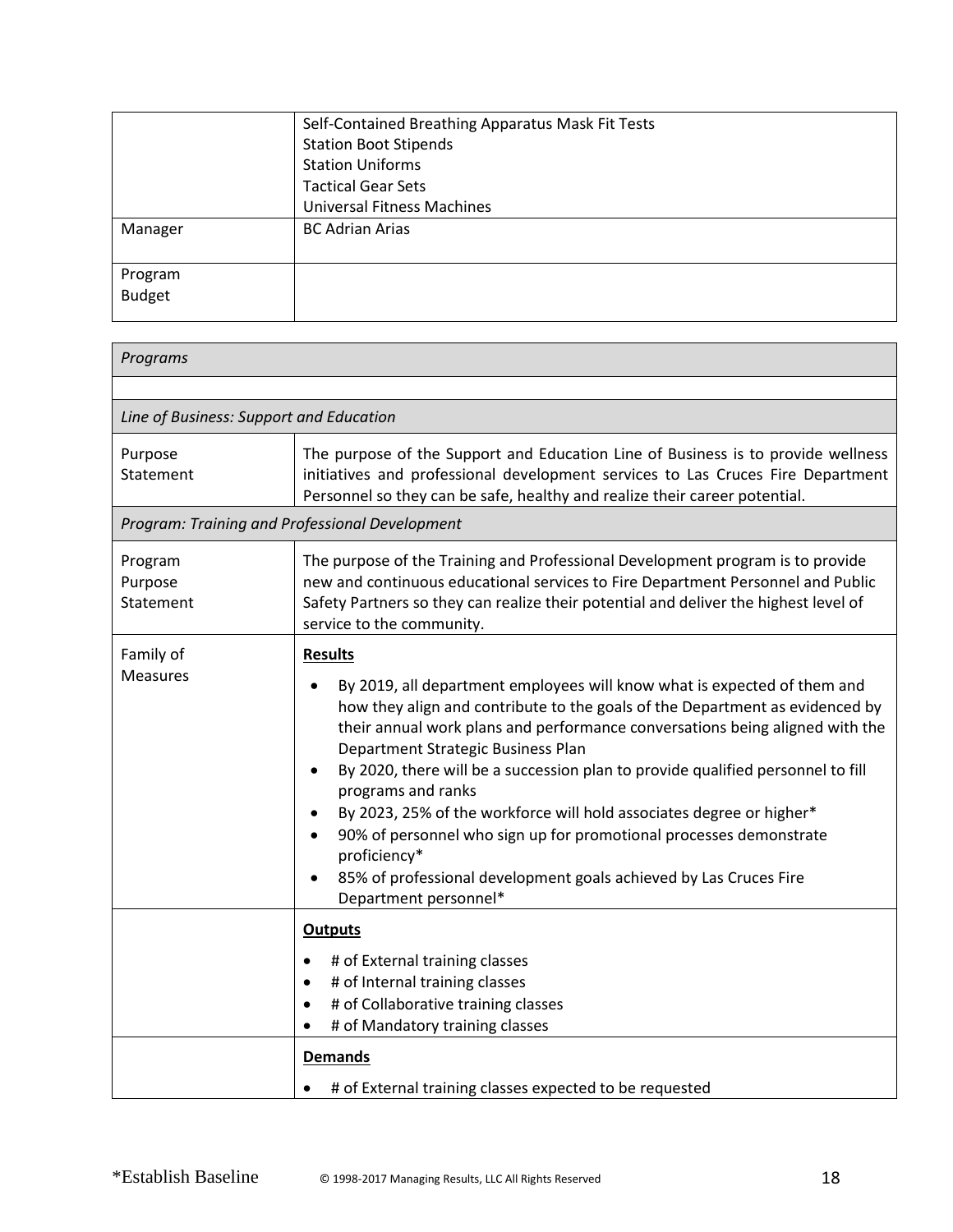|                         | # of Internal training classes expected to be requested<br>$\bullet$      |
|-------------------------|---------------------------------------------------------------------------|
|                         | # of Collaborative training classes expected to be requested<br>$\bullet$ |
|                         |                                                                           |
|                         | <b>Efficiencies</b>                                                       |
|                         | \$ Program expenditure per training class provided                        |
|                         | <b>Academy Training Props</b>                                             |
| <b>Program Services</b> | <b>Blue Card Certifications</b>                                           |
|                         | <b>Certification Opportunities</b>                                        |
|                         | Certifications                                                            |
|                         | <b>Emergency Medical Services Continuing Education Opportunities</b>      |
|                         | <b>Emergency Medical Services Development Opportunities</b>               |
|                         | <b>Emergency Medical Services Licenses</b>                                |
|                         | <b>Emergency Medical Services Medical CE</b>                              |
|                         | <b>Employee Performance Evaluations</b>                                   |
|                         | Fire Department Instructor Conference Attendance                          |
|                         | <b>Fire Inspector Certifications</b>                                      |
|                         | Fire Investigators Certifications                                         |
|                         | Fire Service Instructor Council Attendance                                |
|                         | <b>Fire Training Props</b>                                                |
|                         | FRI Conference Attendance                                                 |
|                         | <b>Health and Safety Seminars</b>                                         |
|                         | <b>Health Education Seminars</b>                                          |
|                         | <b>Incident Command Standards</b>                                         |
|                         | International Association of Instructors Attendance                       |
|                         | <b>Mandatory Classes</b>                                                  |
|                         | <b>Mentorship Consultations</b>                                           |
|                         | National Fire Academy Training Opportunities                              |
|                         | <b>OSHA Classes</b>                                                       |
|                         | <b>Promotional Testing Opportunities</b>                                  |
|                         | <b>Regional Agency Training</b>                                           |
|                         | <b>Special Teams Certifications</b>                                       |
|                         | <b>Training Overtime</b>                                                  |
|                         |                                                                           |
|                         | <b>Training Service Agreements</b>                                        |
| Manager                 | <b>BC Shane Mouchette</b>                                                 |
| Program                 |                                                                           |
| <b>Budget</b>           |                                                                           |
|                         |                                                                           |

| Programs                             |                                                                                                                                                                                                                                                                                                               |
|--------------------------------------|---------------------------------------------------------------------------------------------------------------------------------------------------------------------------------------------------------------------------------------------------------------------------------------------------------------|
|                                      |                                                                                                                                                                                                                                                                                                               |
| Line of Business: Emergency Response |                                                                                                                                                                                                                                                                                                               |
| Purpose<br>Statement                 | The purpose of the Emergency Response Line of Business is to provide Fire, Rescue<br>and Emergency Medical services to Residents, Businesses and Visitors of the greater<br>Las Cruces community so they can be assured of a timely and effective response to<br>their emergency and return to a normal life. |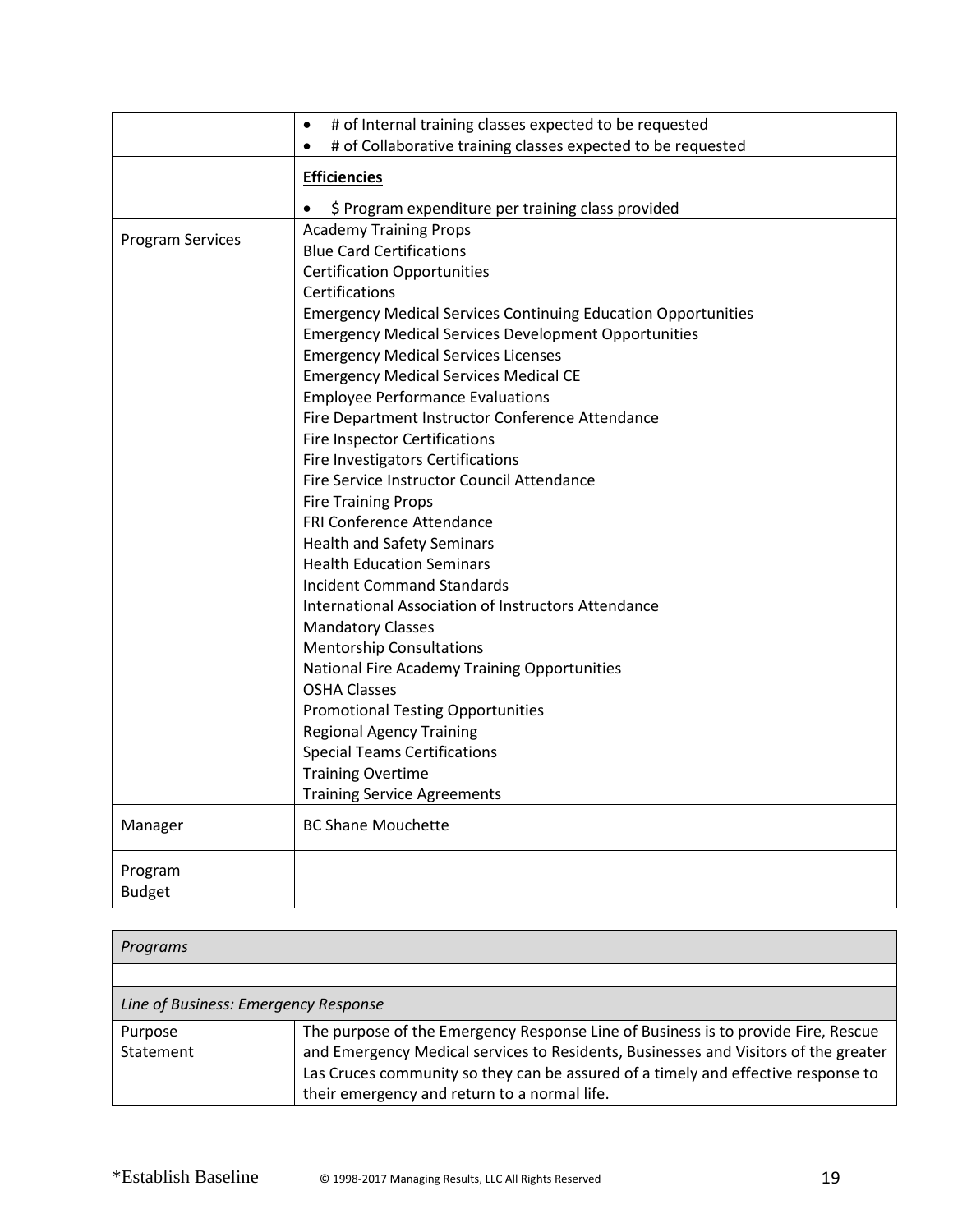| Program: Fire Response  |                                                                                              |
|-------------------------|----------------------------------------------------------------------------------------------|
| Program                 | The purpose of the Fire Response program is to provide fire suppression and                  |
| Purpose                 | support services to residents, visitors and business of the greater Las Cruces               |
| Statement               | community so they can experience minimal loss of life and property and recover               |
|                         | quickly from the impact of fire.                                                             |
| Family of               | <b>Results</b>                                                                               |
| Measures                | By December 31, 2019, 90% of all emergency fire calls the first due unit shall               |
|                         | arrive on the scene within 7 minutes from dispatch                                           |
|                         | By 2021, there will be no deaths attributable to Structure fires<br>$\bullet$                |
|                         | 100% of fire reports completed within 5 business days (for insurance<br>$\bullet$            |
|                         | reporting) *                                                                                 |
|                         | 90% of fire victim referrals receiving follow up support within 7 calendar days*<br>٠        |
|                         | 90% of fires a full alarm response will arrive within 10 minutes from dispatch*<br>$\bullet$ |
|                         | 90% of fires confined to the area of origin*<br>$\bullet$                                    |
|                         | 80% of property value saved from structure fire*<br>٠                                        |
|                         | 4% of fires with a fire injury*                                                              |
|                         | <b>Outputs</b>                                                                               |
|                         | # of Fire responses<br>$\bullet$                                                             |
|                         | # of Fire investigations                                                                     |
|                         | <b>Demands</b>                                                                               |
|                         | # of Fire responses expected<br>$\bullet$                                                    |
|                         | # of Fire investigations expected to be requested                                            |
|                         | <b>Efficiencies</b>                                                                          |
|                         | \$ Program expenditures per fire response<br>$\bullet$                                       |
|                         | \$ Program expenditures per capita                                                           |
| <b>Program Services</b> | <b>Brush Fire Responses</b>                                                                  |
|                         | <b>Commercial Fire Responses</b>                                                             |
|                         | <b>Dumpster Fire Responses</b>                                                               |
|                         | Fire Alarm Responses                                                                         |
|                         | Fire Investigation                                                                           |
|                         | Fire Mutual Aide Responses                                                                   |
|                         | <b>Fire Rescues</b>                                                                          |
|                         | Fire Victim Follow-Ups                                                                       |
|                         | <b>Fire Victim Referrals</b>                                                                 |
|                         | <b>High Rise Fire Responses</b>                                                              |
|                         | <b>Illegal Burn Responses</b>                                                                |
|                         | <b>Residential Fire Responses</b>                                                            |
|                         | Vehicle Fire Responses                                                                       |
| Manager                 | <b>BC Tony Espiritu</b>                                                                      |
| Program                 |                                                                                              |
| <b>Budget</b>           |                                                                                              |
|                         |                                                                                              |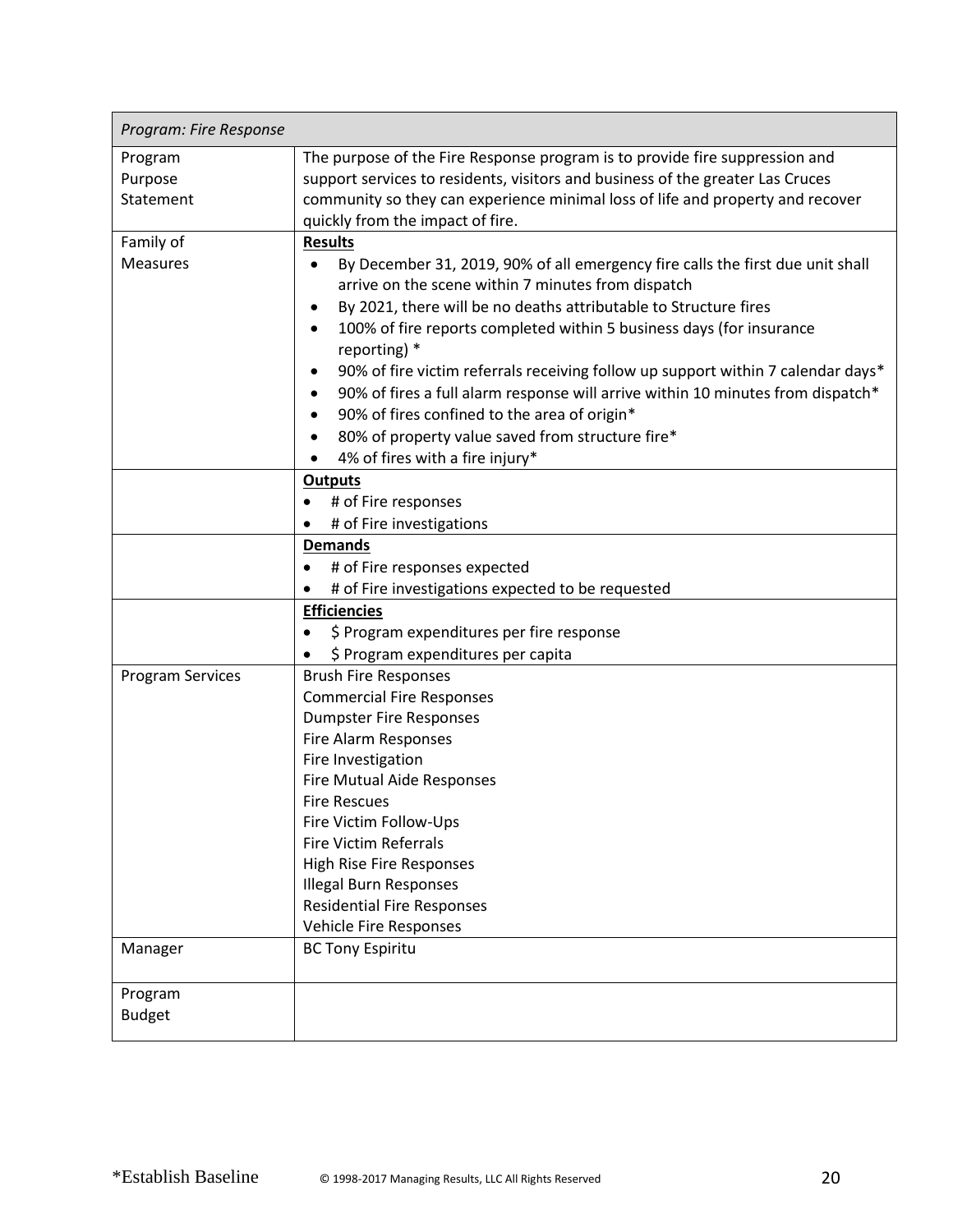| Programs                             |                                                                                                                                                                                                                                                                                                                                                                                                                                                                                                                                                                                                                                                                                                                                                                                                                                                                                                                         |
|--------------------------------------|-------------------------------------------------------------------------------------------------------------------------------------------------------------------------------------------------------------------------------------------------------------------------------------------------------------------------------------------------------------------------------------------------------------------------------------------------------------------------------------------------------------------------------------------------------------------------------------------------------------------------------------------------------------------------------------------------------------------------------------------------------------------------------------------------------------------------------------------------------------------------------------------------------------------------|
|                                      |                                                                                                                                                                                                                                                                                                                                                                                                                                                                                                                                                                                                                                                                                                                                                                                                                                                                                                                         |
| Line of Business: Emergency Response |                                                                                                                                                                                                                                                                                                                                                                                                                                                                                                                                                                                                                                                                                                                                                                                                                                                                                                                         |
| Purpose<br>Statement                 | The purpose of the Emergency Response Line of Business is to provide Fire, Rescue<br>and Emergency Medical services to Residents, Businesses and Visitors of the greater<br>Las Cruces community so they can be assured of a timely and effective response to<br>their emergency and return to a normal life.                                                                                                                                                                                                                                                                                                                                                                                                                                                                                                                                                                                                           |
| Program: Emergency Medical Response  |                                                                                                                                                                                                                                                                                                                                                                                                                                                                                                                                                                                                                                                                                                                                                                                                                                                                                                                         |
| Program<br>Purpose<br>Statement      | The purpose of the Emergency Medical Response program is to provide treatment<br>and transport services to the residents and visitors of the greater Las Cruces<br>community so they can have quick arrival of life-saving care, relief of medical<br>symptoms, and arrive at a medical facility as quickly as appropriate for their<br>condition.                                                                                                                                                                                                                                                                                                                                                                                                                                                                                                                                                                      |
| Family of                            | <b>Results</b>                                                                                                                                                                                                                                                                                                                                                                                                                                                                                                                                                                                                                                                                                                                                                                                                                                                                                                          |
| <b>Measures</b>                      | By December 31, 2019, 90% of all emergency calls within the City of Las Cruces<br>that requires transport services will have an ambulance arrive within 9 minutes<br>from dispatch*<br>By December 31, 2019, 90% of paramedic-required medical calls, a paramedic<br>will arrive on the scene within 9 minutes from dispatch*<br>By December 31, 2019, patients will receive paramedic level care on 90% of<br>emergency service medical calls when paramedic level treatment is required<br>80% of patients complaining of pain will report a decrease in pain after pain<br>$\bullet$<br>medication administration*<br>50% of patients will experience an improvement in symptoms after emergency<br>medical care is rendered*<br>The City of Las Cruces will experience a 25% success rate in the return of<br>spontaneous circulation for patient's experiencing cardiac arrest due to<br>ventricular fibrillation* |
|                                      | <b>Outputs</b><br># of patients who need pain management                                                                                                                                                                                                                                                                                                                                                                                                                                                                                                                                                                                                                                                                                                                                                                                                                                                                |
|                                      | # of patients served<br># of cardiac arrest patients<br># of medical responses<br># of paramedic-required responses                                                                                                                                                                                                                                                                                                                                                                                                                                                                                                                                                                                                                                                                                                                                                                                                     |
|                                      | <b>Demands</b><br># of patients expected to request pain management<br># of medical patients expected to request service<br># of cardiac arrest interventions expected to be needed                                                                                                                                                                                                                                                                                                                                                                                                                                                                                                                                                                                                                                                                                                                                     |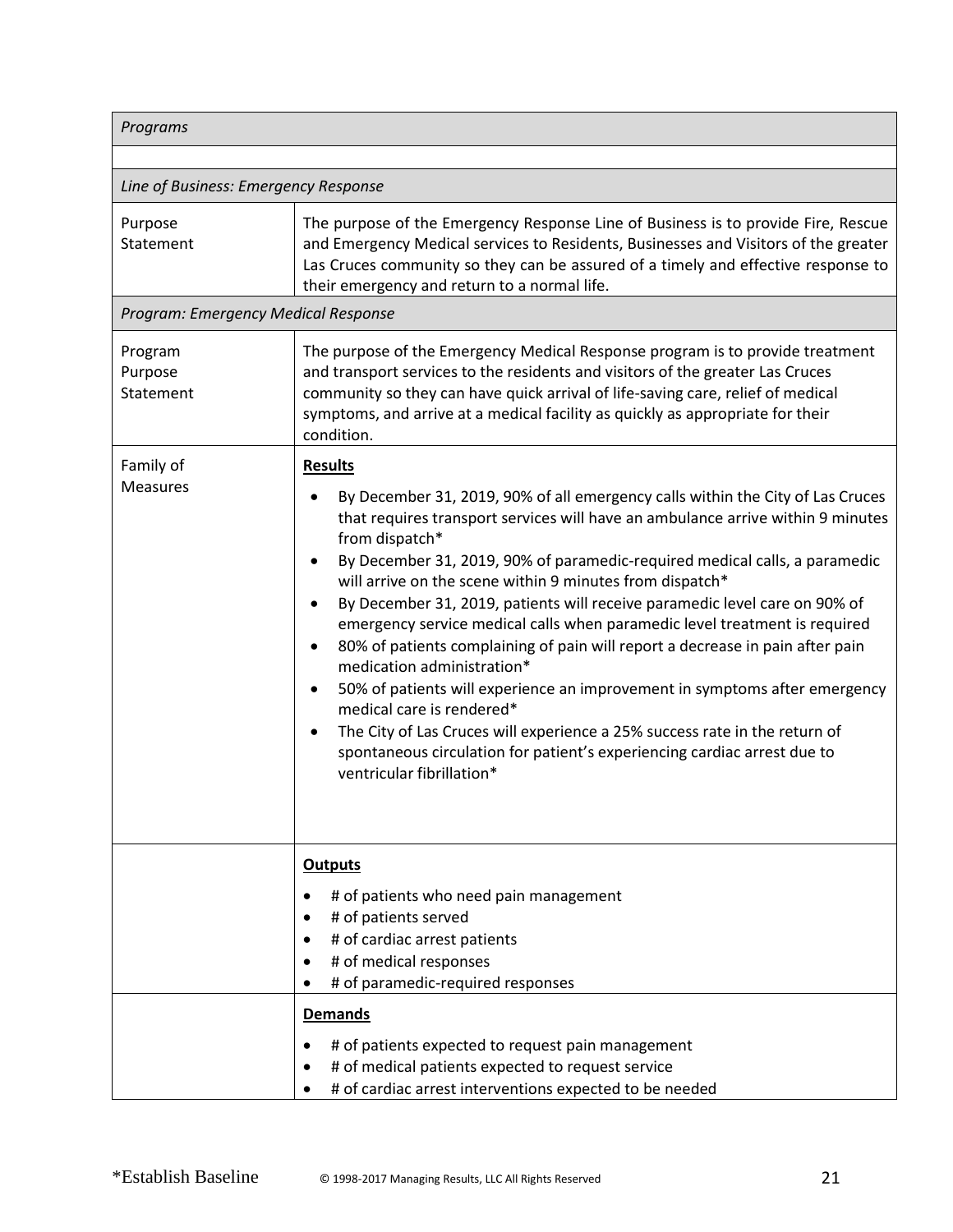|                          | # of medical responses expected to be requested<br>$\bullet$ |
|--------------------------|--------------------------------------------------------------|
|                          | # of paramedic-required responses expected to be requested   |
|                          | <b>Efficiencies</b>                                          |
|                          | \$ Program expenditure per patient served                    |
| <b>Program Services</b>  | <b>Active Shooter Responses</b>                              |
|                          | <b>Bee Swarm Responses</b>                                   |
|                          | <b>Burn Victim Responses</b>                                 |
|                          | <b>Diabetic Emergency Responses</b>                          |
|                          | <b>Drowning Responses</b>                                    |
|                          | <b>Emergency Medical Services Special Event Standbys</b>     |
|                          | <b>Emergency Vehicle Lockout Responses</b>                   |
|                          | <b>Fall Victim Responses</b>                                 |
|                          | <b>Heart Attack Responses</b>                                |
|                          | <b>Lift Assists</b>                                          |
|                          | <b>Medical Alarm Responses</b>                               |
|                          | <b>Medical Mutual Aide Responses</b>                         |
|                          | <b>Medical Transports</b>                                    |
|                          | Motor Vehicle Collision Responses                            |
|                          | <b>Overdose Responses</b>                                    |
|                          | Paramedic Responses                                          |
|                          | Patient Care (QA/QI) Quality Improvement Reports             |
|                          | Seizure Responses                                            |
|                          | <b>Stroke Responses</b>                                      |
|                          | <b>Traumatic Injury Responses</b>                            |
|                          | <b>Trouble Breathing Responses</b>                           |
| Manager                  | <b>BC Sean Heck</b>                                          |
| Program<br><b>Budget</b> |                                                              |
|                          |                                                              |

| Programs                                       |                                                                                                                                                                                                                                                                                                                           |  |
|------------------------------------------------|---------------------------------------------------------------------------------------------------------------------------------------------------------------------------------------------------------------------------------------------------------------------------------------------------------------------------|--|
|                                                |                                                                                                                                                                                                                                                                                                                           |  |
| Line of Business: Emergency Response           |                                                                                                                                                                                                                                                                                                                           |  |
| Purpose<br>Statement                           | The purpose of the Emergency Response Line of Business is to provide Fire, Rescue<br>and Emergency Medical services to Residents, Businesses and Visitors of the greater<br>Las Cruces community so they can be assured of a timely and effective response to<br>their emergency and return to a normal life.             |  |
| Program: Airport Safety and Emergency Response |                                                                                                                                                                                                                                                                                                                           |  |
| Program<br>Purpose<br>Statement                | The purpose of the Airport Safety and Emergency Response program is to provide<br>education, prevention and emergency services to all users and visitors of the Las<br>Cruces International Airport so they can safely operate at the airport and receive<br>quick and effective assistance in the event of an emergency. |  |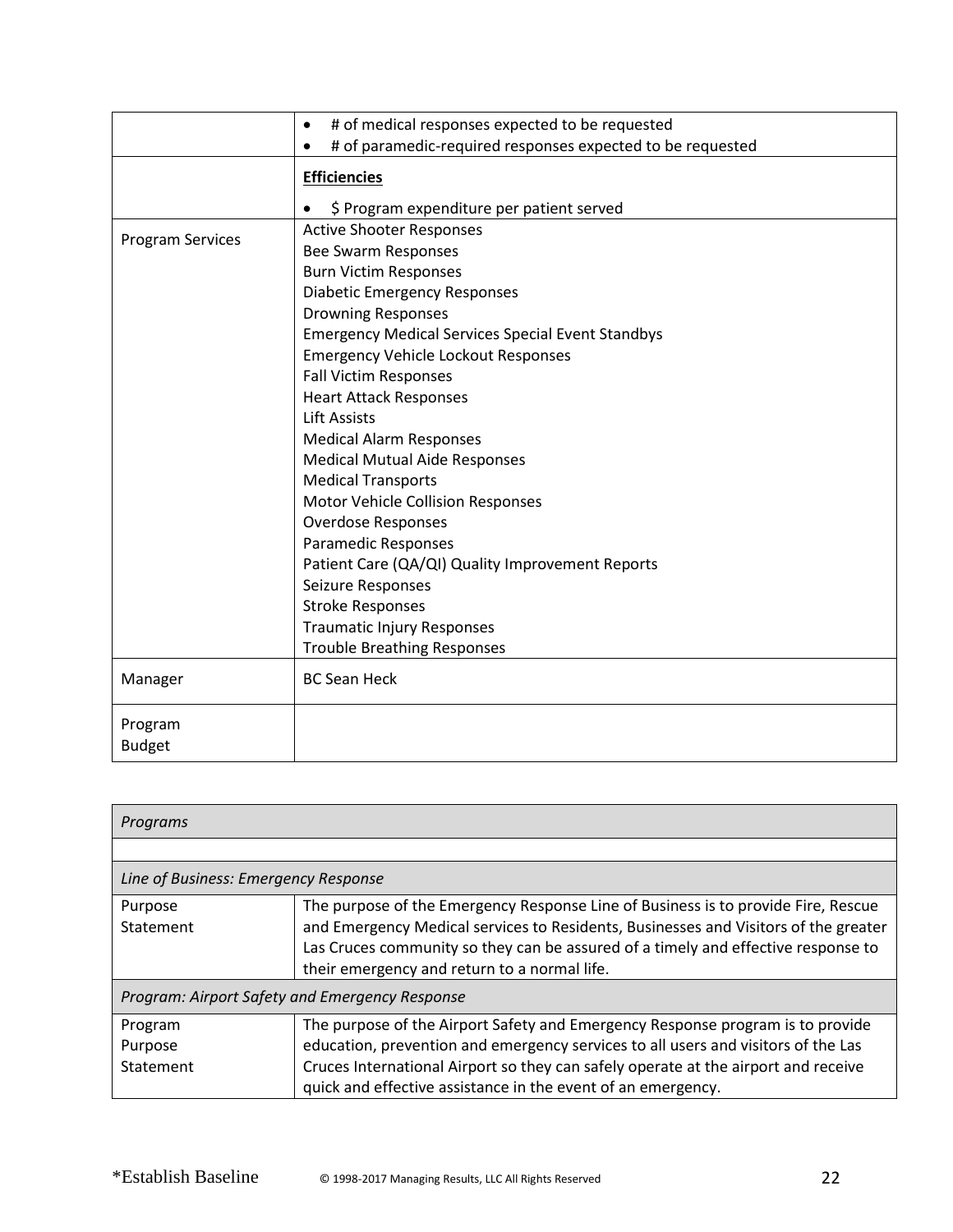| Family of        | <b>Results</b>                                                                                           |
|------------------|----------------------------------------------------------------------------------------------------------|
| <b>Measures</b>  | By 2022, Las Cruces Fire Department will provide adequate airport safety and                             |
|                  | emergency response resources to support anticipated growth                                               |
|                  | 100% of assigned hangar inspections completed each year*                                                 |
|                  | 90% of on-airport emergency responses the first-arriving Airport Safety                                  |
|                  | Emergency Response unit will arrive within 3 minutes from dispatch*                                      |
|                  | 90% of all aircraft emergency incidents will have 3 Aircraft Rescue Firefighter<br>certified responders* |
|                  | 90% of days with 2 Aircraft Rescue Firefighter certified responders on duty at<br>Fire Station 7*        |
|                  | <b>Outputs</b>                                                                                           |
|                  | # of Airport emergency responses                                                                         |
|                  | # of Air traffic standbys                                                                                |
|                  | <b>Demands</b>                                                                                           |
|                  | # of Airport emergency responses expected to be requested                                                |
|                  | # of Air traffic standbys expected to be requested                                                       |
|                  | <b>Efficiencies</b>                                                                                      |
|                  | \$ Program expenditure per takeoff and landing                                                           |
| Program Services | <b>Air Traffic Standbys</b>                                                                              |
|                  | <b>Airport Emergency Responses</b>                                                                       |
|                  | Airport Fire Extinguisher Classes                                                                        |
|                  | <b>Airport Fire Prevention Education Sessions</b>                                                        |
|                  | <b>Airport Public Assist Responses</b>                                                                   |
|                  | <b>FAA Compliance Reports</b>                                                                            |
|                  | <b>Hangar Inspections</b>                                                                                |
| Manager          | <b>BC Mike Daniels</b>                                                                                   |
| Program          |                                                                                                          |
| <b>Budget</b>    |                                                                                                          |

| Programs                             |                                                                                                                                                                                                                                                                                                               |  |
|--------------------------------------|---------------------------------------------------------------------------------------------------------------------------------------------------------------------------------------------------------------------------------------------------------------------------------------------------------------|--|
|                                      |                                                                                                                                                                                                                                                                                                               |  |
| Line of Business: Emergency Response |                                                                                                                                                                                                                                                                                                               |  |
| Purpose<br>Statement                 | The purpose of the Emergency Response Line of Business is to provide Fire, Rescue<br>and Emergency Medical services to Residents, Businesses and Visitors of the greater<br>Las Cruces community so they can be assured of a timely and effective response to<br>their emergency and return to a normal life. |  |
| Program: Hazmat Response             |                                                                                                                                                                                                                                                                                                               |  |
| Program<br>Purpose                   | The purpose of the Hazmat Response program is to provide hazardous materials<br>guidance and mitigation services to residents, businesses and industry affected by                                                                                                                                            |  |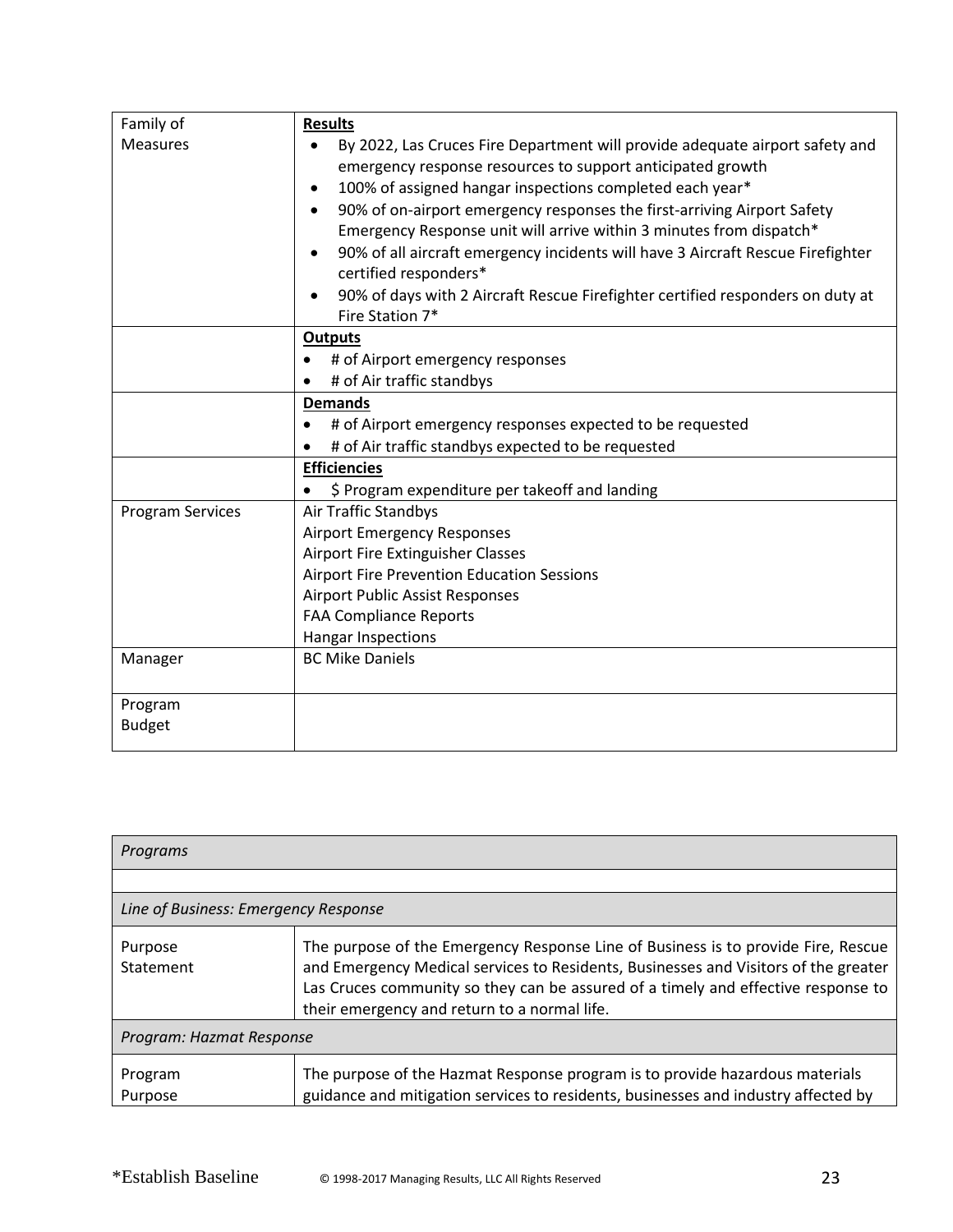| Statement                    | the use or release of hazardous materials so they can quickly and safely return to<br>daily life or normal business operations.                                                                                                                                                                                                                                                                                                                                                                                                                                                                                                                               |
|------------------------------|---------------------------------------------------------------------------------------------------------------------------------------------------------------------------------------------------------------------------------------------------------------------------------------------------------------------------------------------------------------------------------------------------------------------------------------------------------------------------------------------------------------------------------------------------------------------------------------------------------------------------------------------------------------|
| Family of<br><b>Measures</b> | <b>Results</b><br>For 90% of all hazmat incidents the first-arriving unit will arrive within 7<br>minutes or less from dispatch within the City of Las Cruces*<br>90% of all high-risk hazmat incidents, the hazmat team consisting of a<br>٠<br>minimum of 5 hazmat technicians plus equipment shall arrive on scene within<br>20 minutes within the City of Las Cruces from dispatch*<br>90% of low/medium* risk hazmat incidents where the affected area is<br>rendered safe within 12 hours or less after first unit arrival (*list of incident<br>types; carbon monoxide, fuel leaks, gas leaks, gas odors, hazmat<br>investigations, biological threat) |
|                              | <b>Outputs</b><br># of Hazmat responses<br>$\bullet$<br># of Hazmat team responses<br>$\bullet$                                                                                                                                                                                                                                                                                                                                                                                                                                                                                                                                                               |
|                              | <b>Demands</b><br># of Hazmat responses expected to be requested<br># of Hazmat team responses expected to be requested                                                                                                                                                                                                                                                                                                                                                                                                                                                                                                                                       |
|                              | <b>Efficiencies</b><br>\$ Program expenditure per hazmat response                                                                                                                                                                                                                                                                                                                                                                                                                                                                                                                                                                                             |
| <b>Program Services</b>      | <b>Agency Assist Responses</b><br>Air Monitoring Responses<br><b>Biological Hazard Responses</b><br><b>Carbon Monoxide Responses</b><br><b>Chemical Spill Responses</b><br><b>Clandestine Drug Laboratory Responses</b><br><b>Explosive Emergency Responses</b><br><b>Fuel Leak Responses</b><br><b>Gas Leak Responses</b><br><b>Hazmat Consultations</b><br><b>Hazmat Responder Certification Classes</b><br><b>Hazmat Team Responses</b><br><b>Nuclear Emergency Responses</b><br><b>Odor Investigation Responses</b><br>Radiological Emergency Responses<br>Railroad Responses<br><b>Suspicious Package Responses</b>                                      |
| Manager                      | <b>BC Cody Haver</b>                                                                                                                                                                                                                                                                                                                                                                                                                                                                                                                                                                                                                                          |
| Program<br><b>Budget</b>     |                                                                                                                                                                                                                                                                                                                                                                                                                                                                                                                                                                                                                                                               |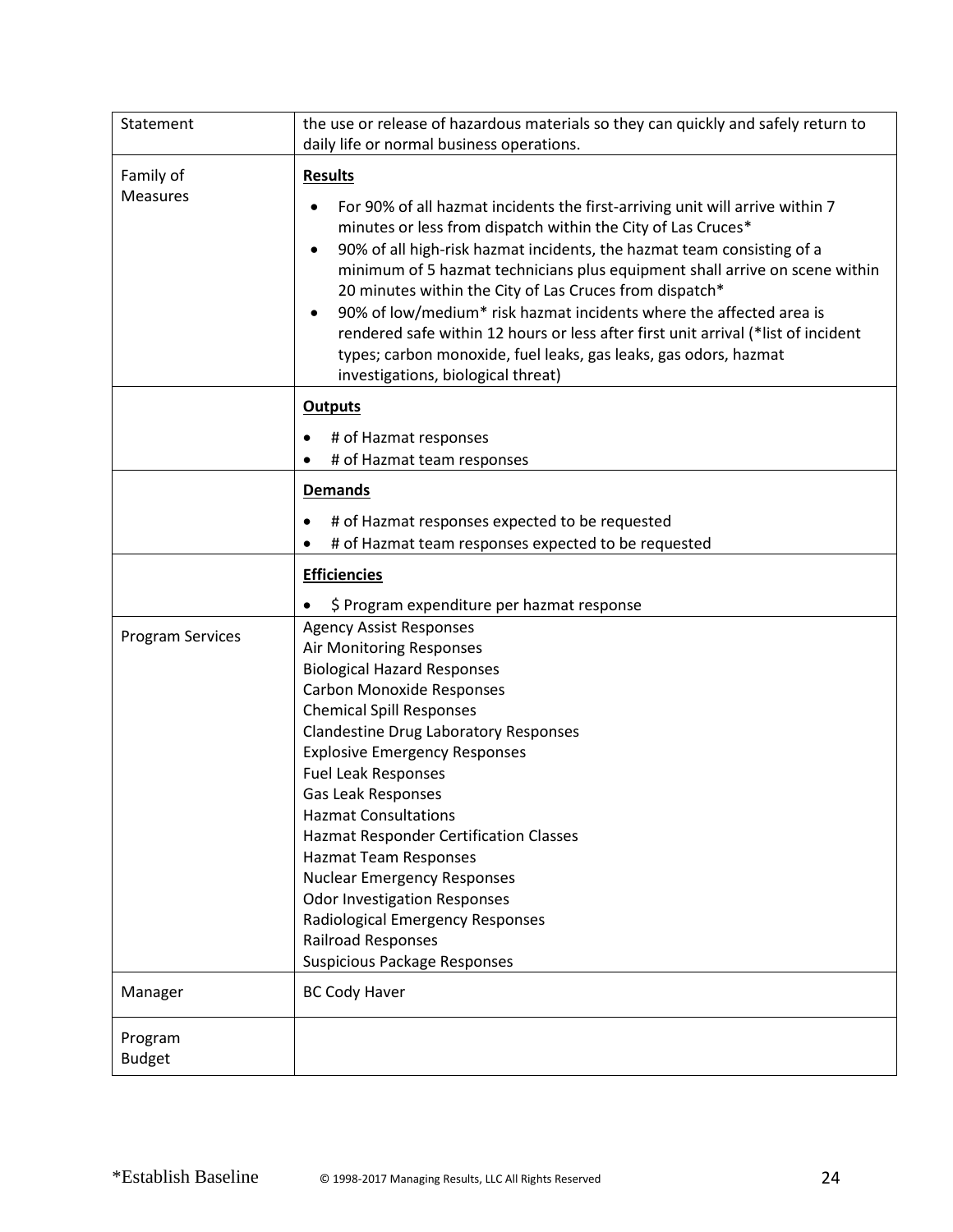| Programs                             |                                                                                                                                                                                                                                                                                                                                                                                                                                                                                                                                                                                                                                                                                                                                        |  |
|--------------------------------------|----------------------------------------------------------------------------------------------------------------------------------------------------------------------------------------------------------------------------------------------------------------------------------------------------------------------------------------------------------------------------------------------------------------------------------------------------------------------------------------------------------------------------------------------------------------------------------------------------------------------------------------------------------------------------------------------------------------------------------------|--|
|                                      |                                                                                                                                                                                                                                                                                                                                                                                                                                                                                                                                                                                                                                                                                                                                        |  |
| Line of Business: Emergency Response |                                                                                                                                                                                                                                                                                                                                                                                                                                                                                                                                                                                                                                                                                                                                        |  |
| Purpose<br>Statement                 | The purpose of the Emergency Response Line of Business is to provide Fire, Rescue<br>and Emergency Medical services to Residents, Businesses and Visitors of the greater<br>Las Cruces community so they can be assured of a timely and effective response to<br>their emergency and return to a normal life.                                                                                                                                                                                                                                                                                                                                                                                                                          |  |
| Program: Technical Rescue Response   |                                                                                                                                                                                                                                                                                                                                                                                                                                                                                                                                                                                                                                                                                                                                        |  |
| Program<br>Purpose<br>Statement      | The purpose of the Technical Rescue Response program is to provide victim<br>extrication and emergency stabilization services to entrapped persons and animals<br>requiring specialized rescue so they can be quickly and safely removed with minimal<br>injuries.                                                                                                                                                                                                                                                                                                                                                                                                                                                                     |  |
| Family of<br><b>Measures</b>         | <b>Results</b><br>90% of technical rescue incidents within the City of Las Cruces the first arriving<br>unit will be on scene in 7 minutes or less from dispatch*<br>90% of high risk technical rescue incidents in the City of Las Cruces the<br>technical rescue response team consisting of a minimum of 5 technicians and<br>equipment will arrive on scene within 20 minutes with the appropriate<br>resources from dispatch*<br>90% of motor vehicle extrication incidents where the victim is removed within<br>15 minutes or less from Fire Department arrival*<br>Technical rescue survival rate from the start of rescue efforts, including post<br>rescue, to transfer to another medical transport provider will be 100% * |  |
|                                      | <b>Outputs</b><br># of Technical rescue responses<br># of Vehicle extrications                                                                                                                                                                                                                                                                                                                                                                                                                                                                                                                                                                                                                                                         |  |
|                                      | <b>Demands</b><br># of Technical rescue responses expected to be requested<br># of Vehicle extrications expected to be required<br><b>Efficiencies</b><br>\$ Program expenditure per technical rescue response                                                                                                                                                                                                                                                                                                                                                                                                                                                                                                                         |  |
| <b>Program Services</b>              | \$ Program expenditure per high risk technical rescue response<br>\$ Program expenditure per low risk technical rescue response<br><b>Animal Rescue Responses</b><br><b>Building Collapse Responses</b><br><b>Confined Space Responses</b><br><b>Elevator Rescue Responses</b><br><b>Heavy Machinery Responses</b><br>Rope Rescue Responses                                                                                                                                                                                                                                                                                                                                                                                            |  |
|                                      | <b>Swift Water Responses</b><br><b>Trench Collapse Responses</b>                                                                                                                                                                                                                                                                                                                                                                                                                                                                                                                                                                                                                                                                       |  |